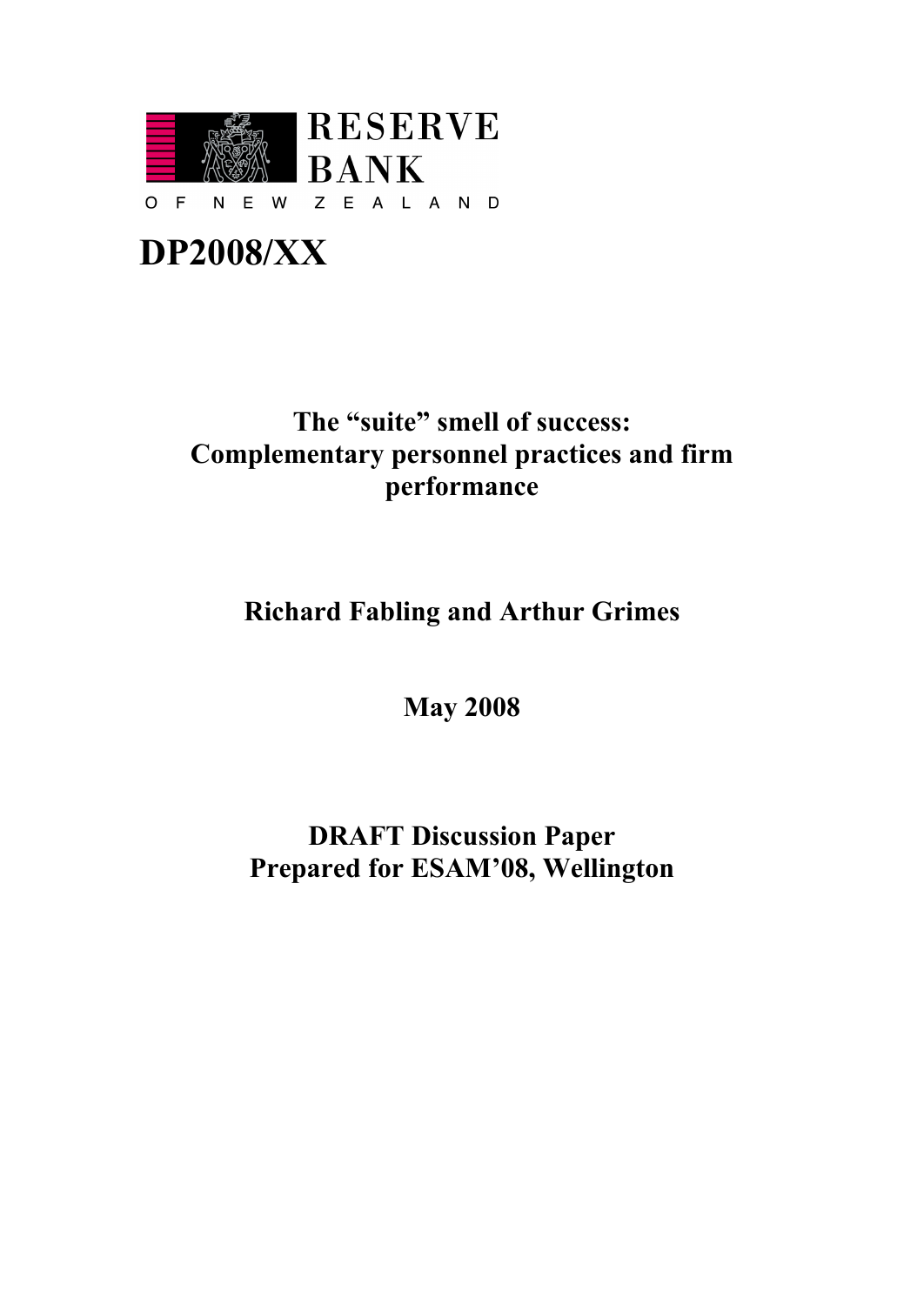# **DP2008/XX**

# **The "suite" smell of success: Complementary personnel practices and firm performance**

## **Richard Fabling<sup>1</sup> and Arthur Grimes 2**

### **Abstract**

 $\overline{a}$ 

How do choices about personnel practices affect firm performance? To examine this issue we use a unique panel of over 1,500 New Zealand firms, drawn from a diverse range of industries. The panel is constructed around respondents to official surveys of management practices in 2001 and 2005. These surveys ask a wide range of comparable qualitative questions covering organizational practices in the areas of: leadership, planning, customer and supplier relations, human resource management (HRM), quality and process monitoring, benchmarking, and innovation. To this panel, we attach longitudinal firm performance data, covering the 2000 to 2006 financial years, sourced from the prototype Longitudinal Business Database (LBD). The linked data allow us to examine the effect of HRM-related organizational change on firm productivity and worker outcomes.

JEL classifications: D21, L20, O31

Keywords: human resource management; personnel economics; firm performance; productivity; wages

<sup>1</sup> Corresponding author (Richard.Fabling@rbnz.govt.nz), Reserve Bank of New Zealand; Motu Economic and Public Policy Research

<sup>2</sup> Motu Economic and Public Policy Research; University of Waikato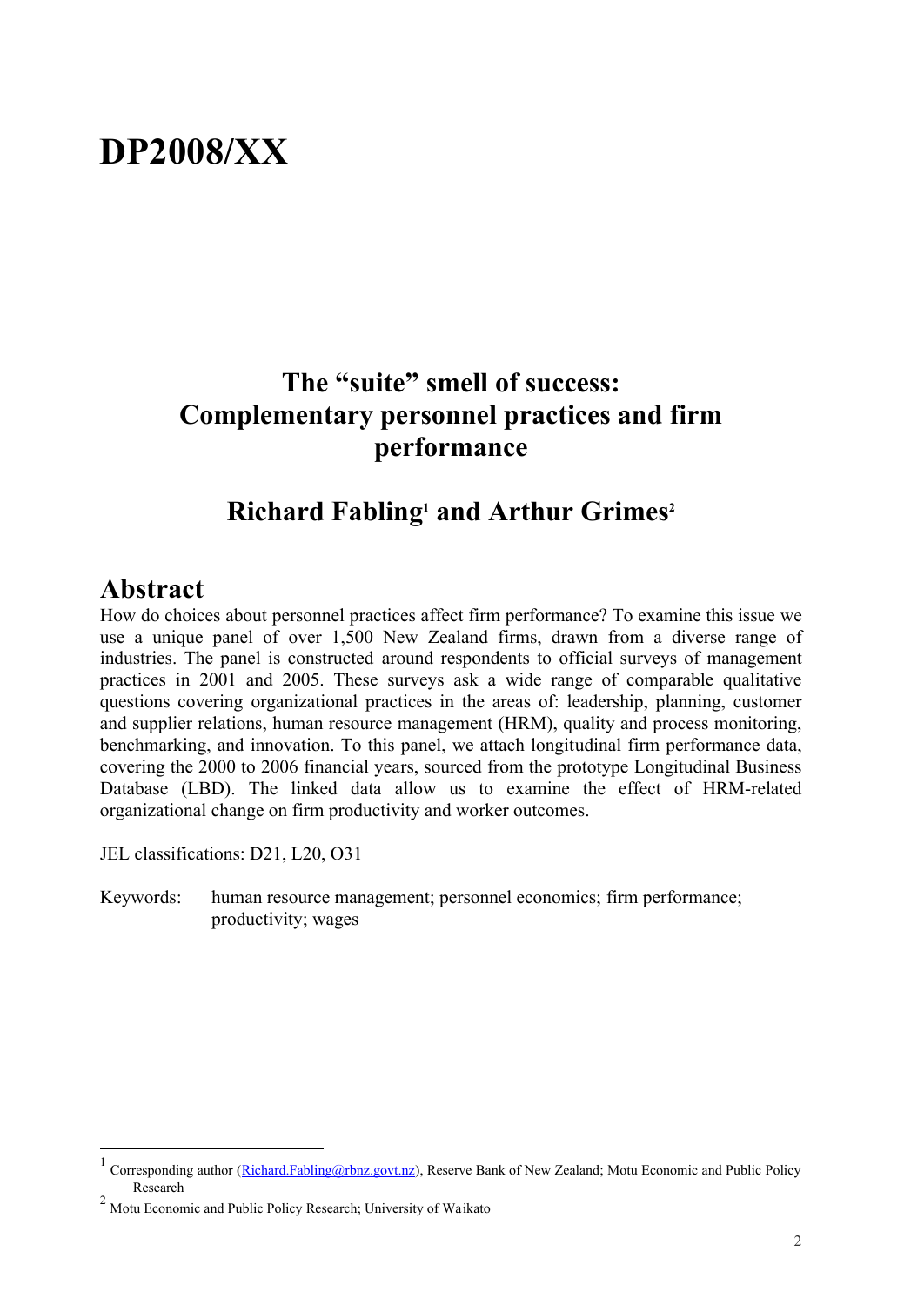### **DISCLAIMER**

This research was undertaken while Richard Fabling was on secondment to Statistics New Zealand. The opinions, findings, recommendations and conclusions expressed in this report are those of the authors. Statistics NZ, the Reserve Bank of New Zealand, Motu and the University of Waikato take no responsibility for any omissions or errors in the information contained here.

Access to the data used in this study was provided by Statistics NZ in accordance with security and confidentiality provisions of the Statistics Act 1975. Only people authorised by the Statistics Act 1975 are allowed to see data about a particular business or organization. The results in this paper have been confidentialised to protect individual businesses from identification.

The results are based in part on tax data supplied by Inland Revenue to Statistics NZ under the Tax Administration Act 1994. This tax data must be used only for statistical purposes, and no individual information is published or disclosed in any other form, or provided back to Inland Revenue for administrative or regulatory purposes. Any person who had access to the unit-record data has certified that they have been shown, have read and have understood section 81 of the Tax Administration Act 1994, which relates to privacy and confidentiality. Any discussion of data limitations or weaknesses is not related to the data's ability to support Inland Revenue's core operational requirements.

### **ACKNOWLEDGEMENTS**

The authors wish to thank Statistics New Zealand for access to the data, and Dave Maré for supplying the worker fixed effects estimates and for providing helpful feedback on the paper.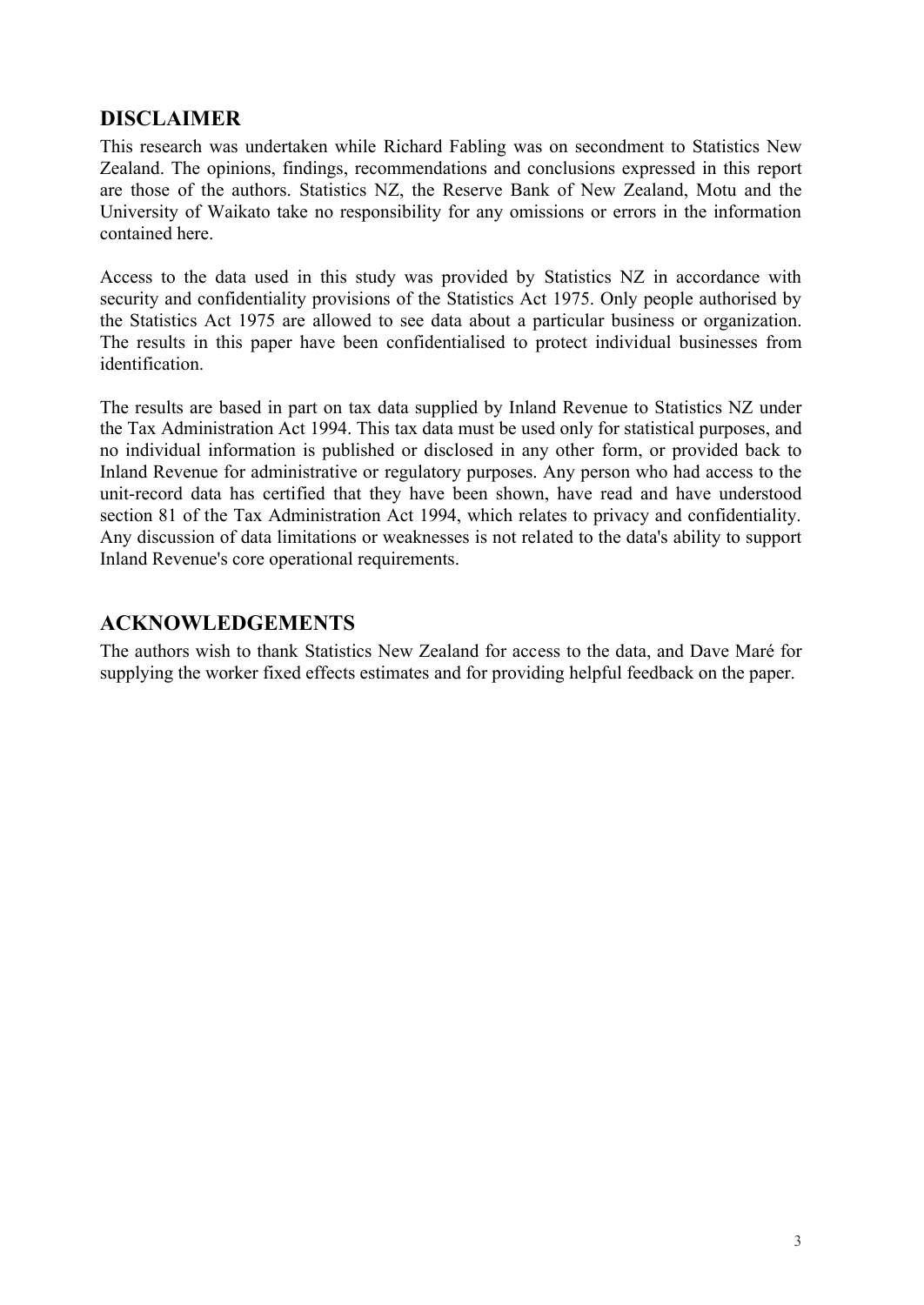# **1 Motivation**

In this paper we examine the relationship between human resource management (HRM) practices and firm performance. Our main concern is to identify whether changes in work place organization have had – or could in the future have – an important role in explaining productivity growth in the New Zealand economy. We also consider how any prospective productivity gains are shared between workers and owners of capital.

Evidence suggests that adoption of new capital equipment and increases in human capital were important components of US productivity growth over the mid-90s (Abowd *et al.* 2001; Nickell and Nicolitsas 2000). Within that context the importance of personnel practices has been highlighted as having contributed to raising aggregate productivity growth (eg, Black & Lynch 2004), and more specifically, provided a complementary role in the "ICT revolution" (eg, Bresnahan *et al*. 1999; Bartel *et al.* 2007). Furthermore, in the US at least, changes in the relative demand for skills has widened the distribution of earnings "but also is likely to reflect changes in human resources practices" (Lazear and Shaw 2007).

High-performance work practices are generally thought to include compensation practices (including performance pay), training, worker autonomy, hiring policies, teamwork, and job rotation. The personnel economics literature has burgeoned on the back of detailed case studies of individual firms undertaking organizational change (eg, Lazear 2000; Shearer 2004); small-scale comprehensive industry studies (eg, MacDuffie 1995; Ichniowski *et al.* 1997), and broader surveys of HRM practices and firm performance (eg, Black and Lynch 1996; Cappelli and Neumark 2001). This body of work has consistently found connections between the choice to move towards these high-performance practices, better firm performance and/or higher wages for workers (Lazear and Shaw 2007, and Pfeffer 2007 provide recent reviews of the field).

Some studies indicate the importance of differentiating the impact of various workplace practices on increasing total firm rents through increased productivity, and the distribution of those rents between owners and employees (Freeman and Lazear 1995; Lazear 2000). For example, Freeman and Kleiner (2005) follow a US shoe manufacturer that shifted from piece rates to time rates (that is, away from high-performance work practices), and suffered decreasing productivity but increasing profitability. Other recent studies have focussed on worker outcomes, particularly changes in average wages, the within-firm distribution of wages, and staff turnover as potentially being affected by choices of personnel practices (eg, Osterman 2000; Bauer and Bender 2003; Black *et al.* 2004).

The importance of utilising a suite of employee practices has been emphasised in a number of studies (Milgrom and Roberts 1995; MacDuffie 1995; Ichniowski *et al.*1997; Kandel and Lazear, 1992; Kruse *et al.* 2003). Ichniowski and Shaw (2003) discuss complementarities between implementation of incentive schemes and more general HRM innovations. These include the importance of avoiding free-rider behaviour on the part of some employees (in group incentive schemes) and encouraging individuals to expand their horizons to problemsolving across the firm. In the latter case, employees are expected to "multi-task", so employee management and incentive systems need to be more complex relative to systems in traditionally managed firms (Holmstrom and Milgrom, 1994). Further, Black and Lynch (1996, 2001, 2004) find that adoption of individual high performance work practices also have a strong positive association with firm-level productivity.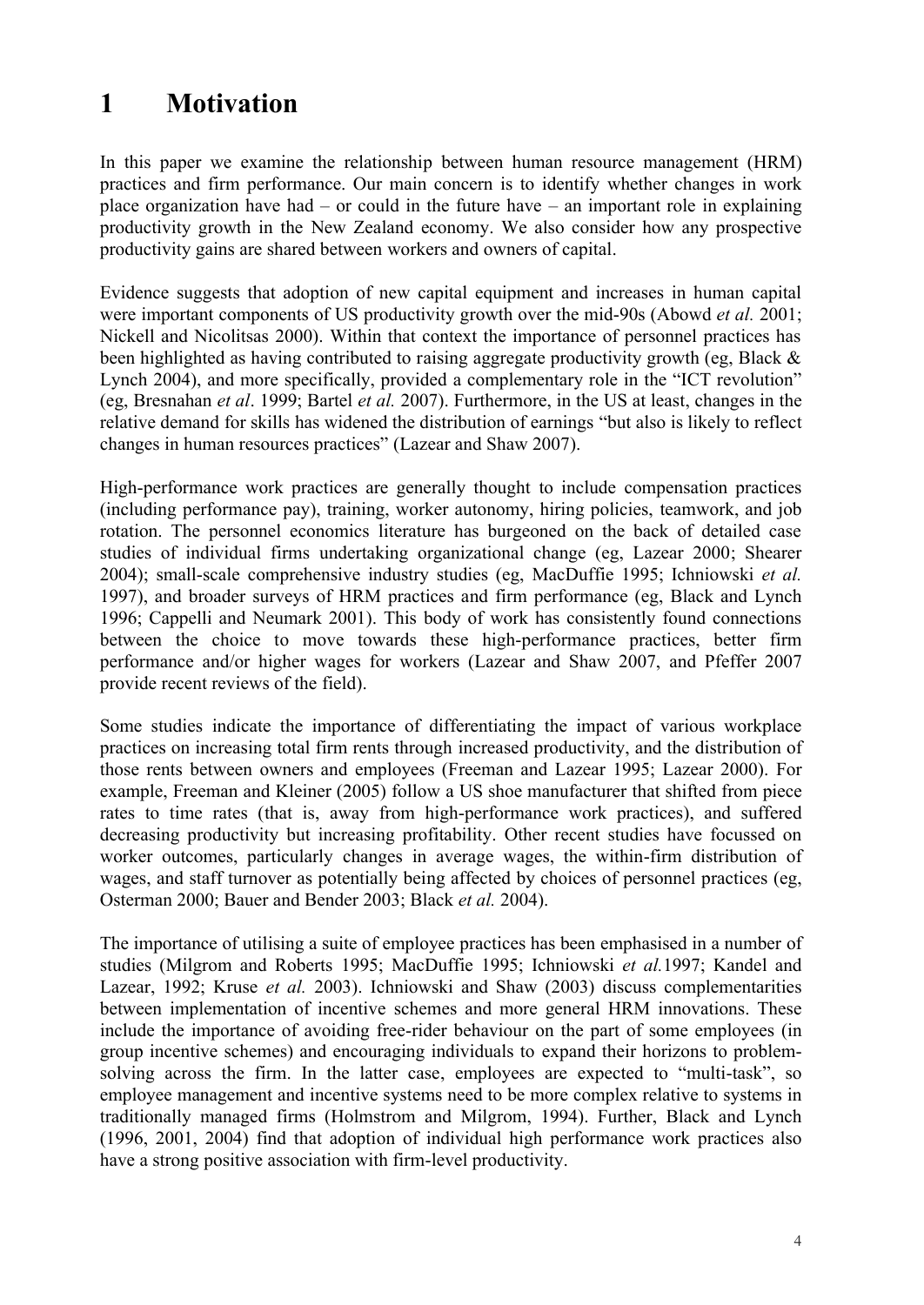On the basis of hypotheses from the HRM and personnel economics literature, we seek to test whether the adoption of a suite of "high performance" employee practices has beneficial effects on New Zealand firm performance. We test also whether individual HRM practices have beneficial effects.

Our study deepens the literature in a number of ways, leveraging off the strength of the data that we have available. Firstly, we have a relatively large panel dataset with a four year gap between observations of consistently-measured HRM and other business practices. The four year gap between measurement periods is useful because management practices exhibit strong persistence over time (eg, Black and Lynch 2004; Ichniowski and Shaw 1995). Our data is sourced from official mandatory Statistics New Zealand (SNZ) surveys ensuring response rates of over 80%. Further, compared to other studies, our panel attrition rate is low.

Second, our performance metrics are estimated separately from the management practice survey and are constructed using the universe of firms in the population, so that we can consider more detailed industry production functions and control for inter-industry differences. Such controls are important to our study because we have broad industry coverage, with few exclusions. Our main population restriction relates to firm size, but even in this regard our cut-off of six employees is much lower than most other studies. As such the cross-section estimates, presented in Section 4, can genuinely be interpreted as representing a broad swathe of the New Zealand economy.

Third, our sample surveys have detailed questioning on a wide array of practices outside the area of HRM. It is plausible that arguments about the importance of bundles of HRM practices could also extend to these broader areas of practice. For example, Osterman (1994) finds that adoption of high-performance work practices is closely associated with strategic choices regarding quality and customer service. Our data allows for us to control for such factors directly. These factors also help control for aspects of business operations, such as having high quality managers, traditionally left to firm-fixed effects. Our data allow us to determine the impact of personnel practices in the presence of, and separate from, the adoption of general "good" business practices.

Finally, we consider the effect of business practices on multiple performance metrics, including both firm productivity and worker outcomes. To investigate this latter issue, we make use of Linked Employer-Employee Data (LEED) and consider the impact of organizational change on average wages and the rate of "excess" employee turnover.

The model presented in Section 2 is constructed to guide interpretation of the results that we find across this range of performance metrics. Section 3 briefly outlines the contents of the prototype Longitudinal Business Database (LBD) and our performance metrics in more detail, with a more technical description of the construction of those metrics relegated to Appendix B. Section 4 presents pooled cross-section and panel fixed effects regression results. We find strong evidence that adoption of high-performance work practices is positive for firm productivity and worker compensation. Section 5 concludes by reiterating the strength of the dataset and key findings.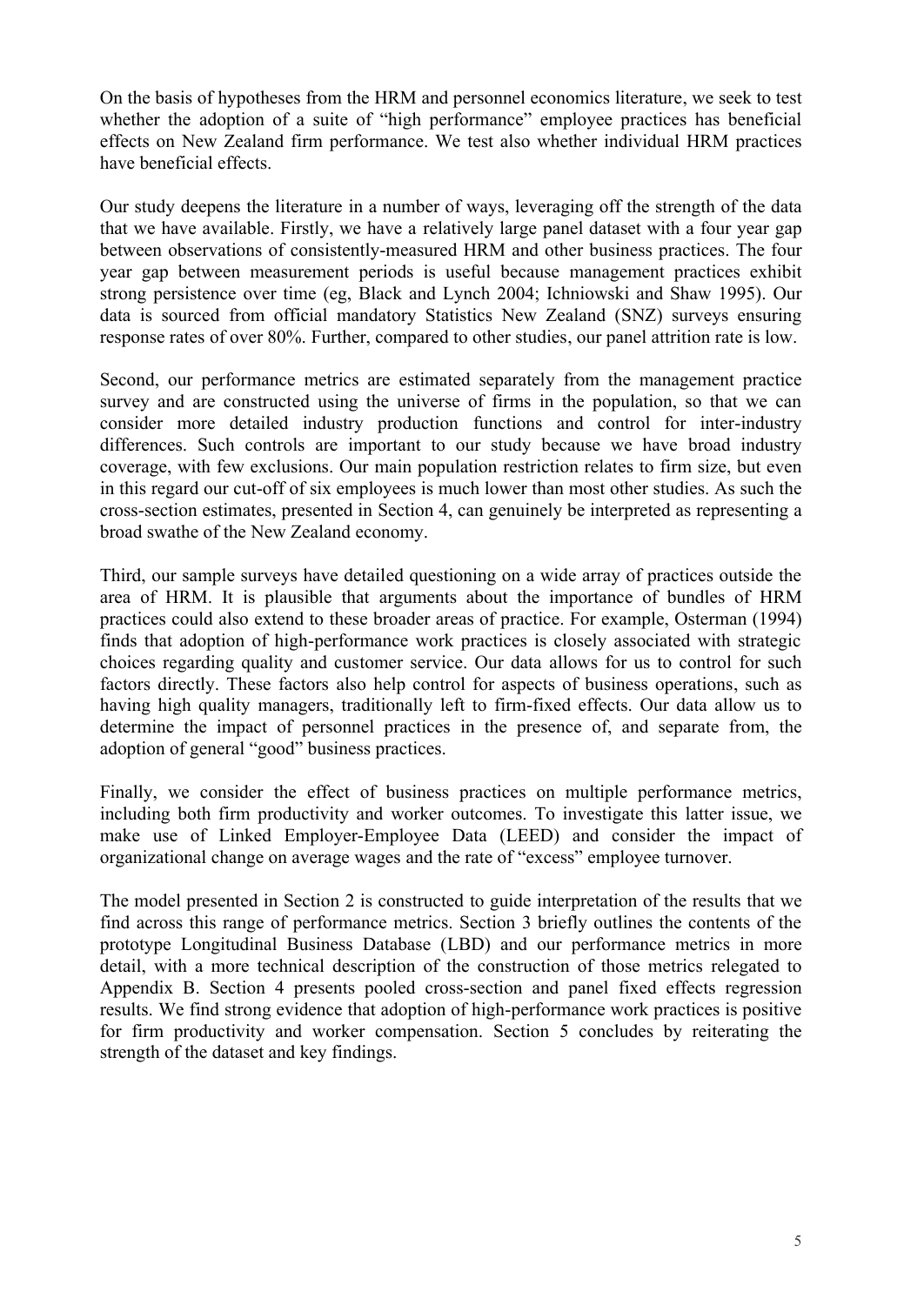### **2 Model**

Consider a generalised production function incorporating quality differences across firms in each of output<sup>3</sup> and labour (for simplicity, capital is assumed to be homogeneous<sup>4</sup>). Output prices depend on the perceived quality of outputs relative to those of competitors; thus we are dealing with a monopolistically competitive market as in Syverson (2004). We denote quantities of firm i's output, labour input and capital input as  $Y_i$ ,  $L_i$  and  $K_i$  respectively; the quality (productivity) of labour as  $\lambda_i$  and the quality of output as  $v_i$ . The efficiency parameter,  $A_i$ , is assumed to be a function of a vector of firm characteristics,  $A(C_i)$ , where  $C_i$  may include such factors as age and sector, as well as underlying management capability within the firm. We normalise variables so that:  $E(A_i) = E(\lambda_i) = E(v_i) = 1$ ;  $A_i$ ,  $\lambda_i$ ,  $v_i > 1$  (<1) indicate superior (inferior) quality relative to the mean across all firms. The generalised production function for each firm is of the form:

$$
Y_i. v_i = f\{A_i, L_i. \lambda_i, K_i\}
$$
 (1)

where the first partial derivative of  $f$ . with respect to each argument is positive.

The output price  $(q_i)$  received by firm i is a function of output quality  $(v_i)$ :

$$
q_i = q(v_i) \qquad \text{where } \partial q / \partial v_i > 0 \qquad (2)
$$

The quality of labour input is determined by two inter-related influences: the innate quality of workers employed by the firm, denoted  $S_i$ ; and a vector of human resource practices adopted within the firm, denoted  $P_i$ , where  $P_i = (P_{1i}, \ldots, P_{ii}, \ldots, P_{Ji})$  with higher values for  $P_{ii}$ corresponding to 'higher performance' work practices. Thus:

$$
\lambda_i = \lambda(\mathbf{P}_i, \mathbf{S}_i) \qquad \text{where } \partial \lambda / \partial \mathbf{P}_{ji} \ge 0 \ \forall j, \ \partial \lambda / \partial \mathbf{S}_i \ge 0 \tag{3}
$$

Further, we assume that  $S_i$  is a function of the wage offered by the firm,  $w_i$ , (relative to the market average wage, which is suppressed for clarity in the following):

$$
S_i = S(w_i) \qquad \text{where } \frac{\partial S}{\partial w_i} \ge 0 \tag{4}
$$

Combining (3) and (4):

$$
\lambda_i = \lambda'(\mathbf{P}_i, w_i) \qquad \text{where } \partial \lambda'/\partial P_{ji} \ge 0, \, \partial \lambda'/\partial w_i \ge 0, \, \partial^2 \lambda'/\partial w_i \partial P_{ji} \ge 0 \,\,\forall j \tag{5}
$$

The first two partial derivatives in (5) follow naturally from (3) and (4). The third set of partial derivatives is based on findings that high performance work practices are most effective in cases where workers are engaged in activities in which they can utilise personal skills to increase productivity (e.g. through problem solving yielding productivity improvements) (eg, Bresnahan *et al.* 1999). According to these studies, firms with higher quality workers (i.e. with higher  $S_i$  and higher w<sub>i</sub>) will obtain most benefit from employing certain HRM practices within **P**i.

In addition to being important for physical productivity, worker quality and HRM practices may also be important for product quality,  $v_i$  and hence product price,  $q_i$ . Thus, in an analogous fashion to (5), we have:

$$
q_i = q'(\mathbf{P}_i, w_i) \qquad \text{where } \partial q' / \partial P_{ji} \ge 0, \, \partial q' / \partial w_i \ge 0, \, \partial^2 q' / \partial w_i \partial P_{ji} \ge 0 \, \forall j \tag{6}
$$

<sup>&</sup>lt;sup>3</sup> Output quality may be tangible (eg, products with more features) or intangible (eg, brand names).

<sup>4</sup> Fabling and Grimes (2007a) assumed that the quality of capital also varies across firms; however for the purposes of this paper, the variation in product quality and labour quality is sufficient to establish our results. The results nevertheless also hold for the more complex specification with variable capital quality.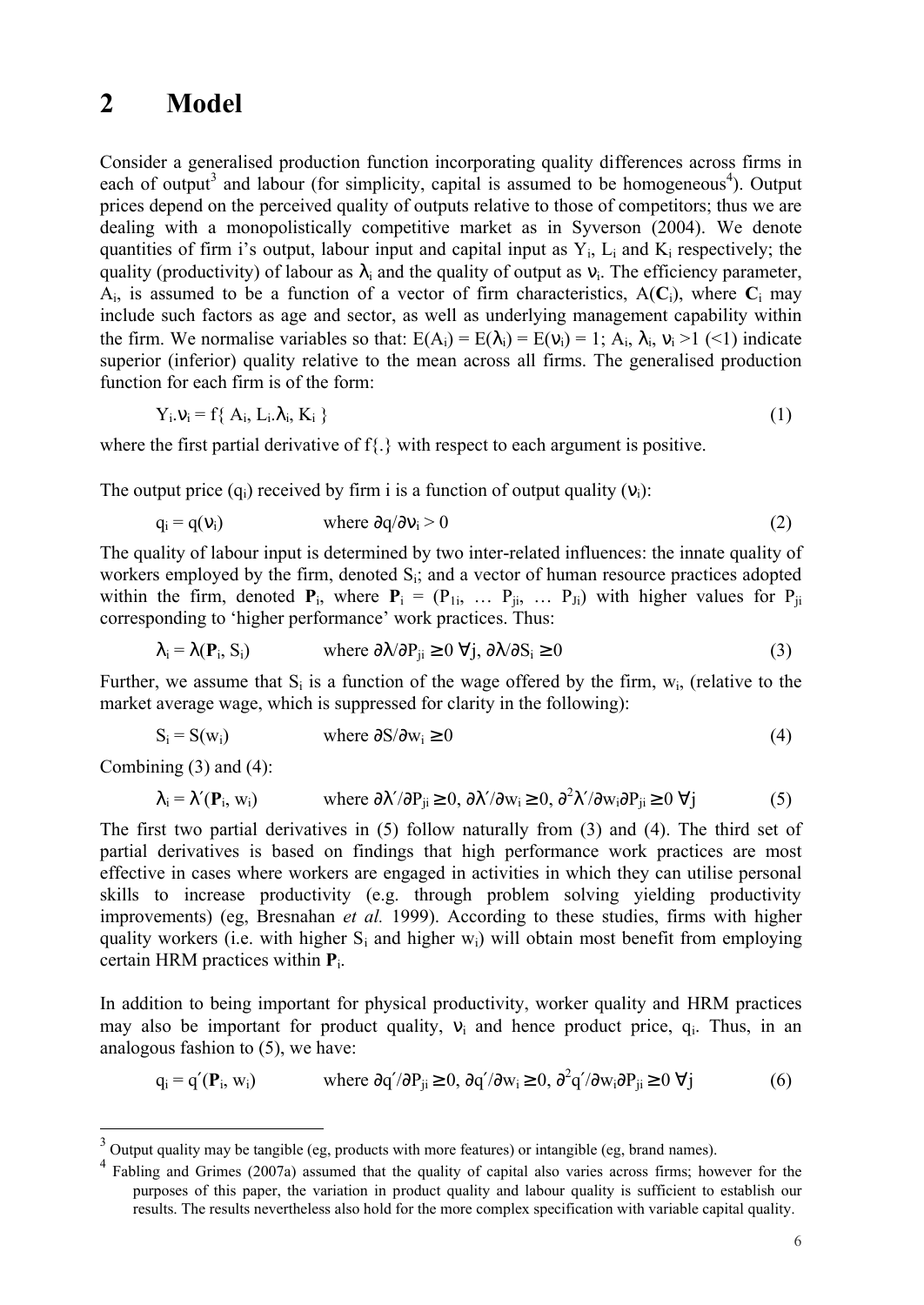The firm maximises profit,  $\Pi_i$ , through its choices of HRM practices, wage rates and quantities of labour and capital. Profits equal revenue less factor costs paid to employees and owners of capital, and less other costs borne by the firm including costs of implementing HRM practices, hi:

$$
h_i = h(\mathbf{P}_i) \qquad \text{where } \partial h / \partial P_{ji} \ge 0 \ \forall j \tag{7}
$$

They also include "employee turnover" costs, i.e. costs of hiring (and severing) workers, denoted m<sub>i</sub>. The firm's rate of employee turnover is hypothesized to be reduced through adoption of high performance work practices and also by offering higher than market wages. Thus:

$$
m_i = m(\mathbf{P}_i, w_i)
$$
 where  $\partial m / \partial P_{ji} \le 0 \ \forall j, \ \partial m / \partial w_i \le 0$  (8)

Combining all influences on profitability, firm profits,  $\Pi_i$ , are given by:

$$
\Pi_i = q'(\mathbf{P}_i, w_i). f\{A(\mathbf{C}_i), L_i.\lambda'(\mathbf{P}_i, w_i), K_i\} - w_i. L_i - r.K_i - h(\mathbf{P}_i, w_i) - m(\mathbf{P}_i, w_i)
$$
(9)

Profits are maximised with respect to  $L_i$ ,  $K_i$ ,  $w_i$ ,  $P_i$ , taking  $C_i$ , r and the functions  $q'(.)$ ,  $f\{.\}$ , A(.),  $\lambda'$ (.), h(.) and m(.) as given.<sup>5</sup>

Given the relationships embedded in the functions, as indicated by the partial derivatives above, we hypothesise that the following reduced form features will hold with respect to the influence of HRM practices on firm outcomes. First, we expect that an increase in (at least some elements of)  $P_i$  will result in higher (multi-factor and labour) productivity, and/or higher product quality (with associated higher output price). Owing to the complementarity between innate worker quality and high performance work practices, we also hypothesise that an increase in **P**i will be associated with a higher average wage for the firm and with higher quality workers. Both the increase in  $P_i$  and the associated increase in  $w_i$  will decrease employee turnover. Each of these hypotheses is testable given the longitudinal unit record firm data that we have available.

One complication in testing the impact of particular HRM practices on firm performance is that there is a considerable literature indicating that 'bundles' of high performance work practices are more effective in lifting performance than is the introduction of isolated practices (see Lazear and Shaw 2007 for a good summary). Accordingly, we test both for the impact of individual HRM practices and for bundles of high performance practices. Another complication in testing hypotheses in this field is that the adoption of high performance HRM practices will likely be positively correlated with adoption of other high performance management practices within the firm. For instance, firms with good quality planning processes may be those most likely also to adopt high performance HRM practices. A rigorous analysis must therefore be able to control for the adoption of other general management practices (and firm characteristics) that are separate from, but potentially correlated with, the HRM practices that are being tested. Our data are rich enough to control comprehensively for such general management practices. A third complication is that optimal HRM practices may vary across sectors. For instance, practices that may be most effective in services may differ from those in manufacturing (eg, because objective assessment of individual output may be harder to assess for certain types of tasks). The breadth of our data enables us to test separately for manufacturing firms in addition to our tests on firms that are representative of the entire economy.

 $5$  We assume that the functional forms are such that an interior solution exists.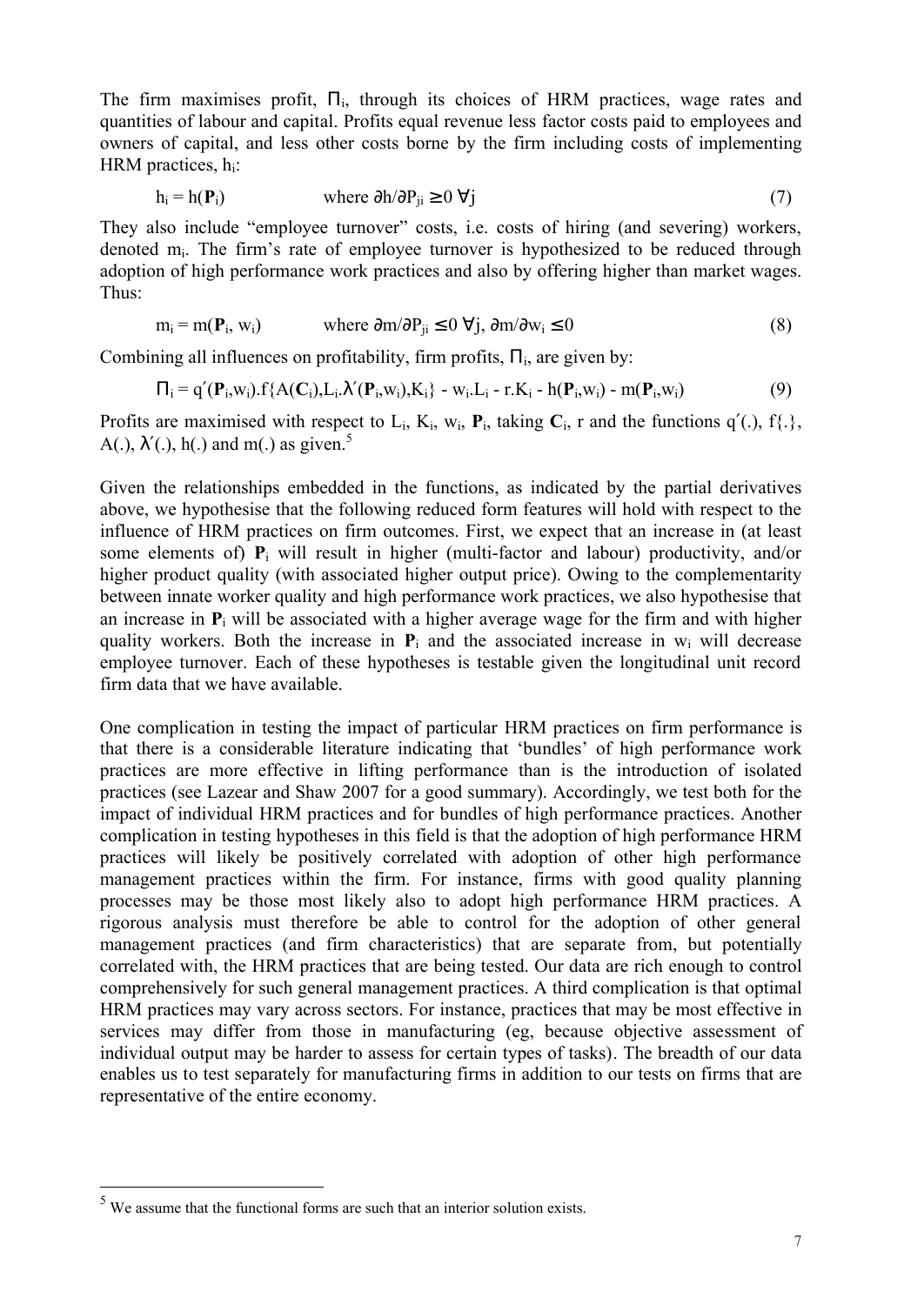### **3 Data**

Our analysis is based around respondents to official SNZ surveys of management practices in both 2001 and 2005 (via the Business Practices Survey and Business Operations Survey respectively). These surveys ask a wide range of comparable qualitative questions covering practices in the areas of: leadership, planning, customer and supplier relations, human resource management, quality and process monitoring, benchmarking, and innovation. Both surveys have broad industry coverage with a low employment size cut-off of six, and are stratified on industry and employment. Excluded industries are Electricity, Gas and Water; Government Administration and Defence; Libraries, Museums and the Arts; Sport and Recreation; and Personal and Other Services.<sup>6</sup> Because both surveys are mandatory, survey response rates are over 80%. The unit of observation is the enterprise (we will use the term firm throughout this paper). While much of the research in the field of personnel economics uses the plant as the unit of observation, in most cases our unit of observation is a single plant. Specifically, only 28% of responses relate to firms with more than one employing plant, of which roughly a third have at least 80% of their employment in a single plant.<sup>7</sup> We use this data in a pooled cross-section with a total of  $10,392$  responses, $8$  and as a panel of 1,530 observations. Table 1 sets out the size of sample by 1-digit  $(ANZSIC<sup>9</sup>)$  industry in each year. Of particular note, we have a manufacturing panel of almost 500 firms, allowing us to separately test our findings for that sector.

Our HRM variables cover a wide range of topics and incorporate variables relating to management engagement with staff (CONSULT and VALUES); the level of autonomy granted to non-management employees (SUPPLY\_AUTON and QUAL\_AUTON); TRAINING; performance measurement and reward (PERF\_REVIEWS and PERF\_PAY); and the attention management gives to the firm's HRM performance (FIRM\_HR\_PERF). The precise definition of these variables is listed in Table 2 together with weighted mean responses by year for the population. Each variable is a binary constructed by aggregating qualitative responses so that the positive responses are as close to half the sample as possible. A key point from Table 2 is that most practices have either stable, or declining, incidence rates over the period.

Turning attention to the panel, Table 3 shows the rate of adoption or cessation of practices. Consistent with the aggregate picture, the net change in practices is negative in many cases. Our model suggests that we might expect some bias upwards in our uptake rate in the panel (since adoption is expected to improve firm performance). The other point of note in Table 3 is that there are quite a few transitions in and out of each practice with only 62-80% of firms maintaining consistent individual practices over the four year period. These figures are in the same ballpark as Black and Lynch (2004), who find persistence rates of 66-80% over a three year period for a panel of US manufacturers.

 $<sup>6</sup>$  Electricity, Gas & Water; and Sport & Recreation are included in BOS, but excluded from BPS.</sup>

 $<sup>7</sup>$  Even if this were not the case, a pragmatic perspective would favour surveying business practices at the firm</sup> level, since financial variables are almost exclusively at this (or the tax-reporting) level in New Zealand, the main exception being LEED.

<sup>&</sup>lt;sup>8</sup> The number of observations goes up markedly in 2005, not primarily because of population changes, but rather as a combination of an increased requirement for statistical accuracy in aggregate outputs, as well as some strata being over-sampled relative to this accuracy requirement.

<sup>9</sup> Australia New Zealand Standard Industry Classification.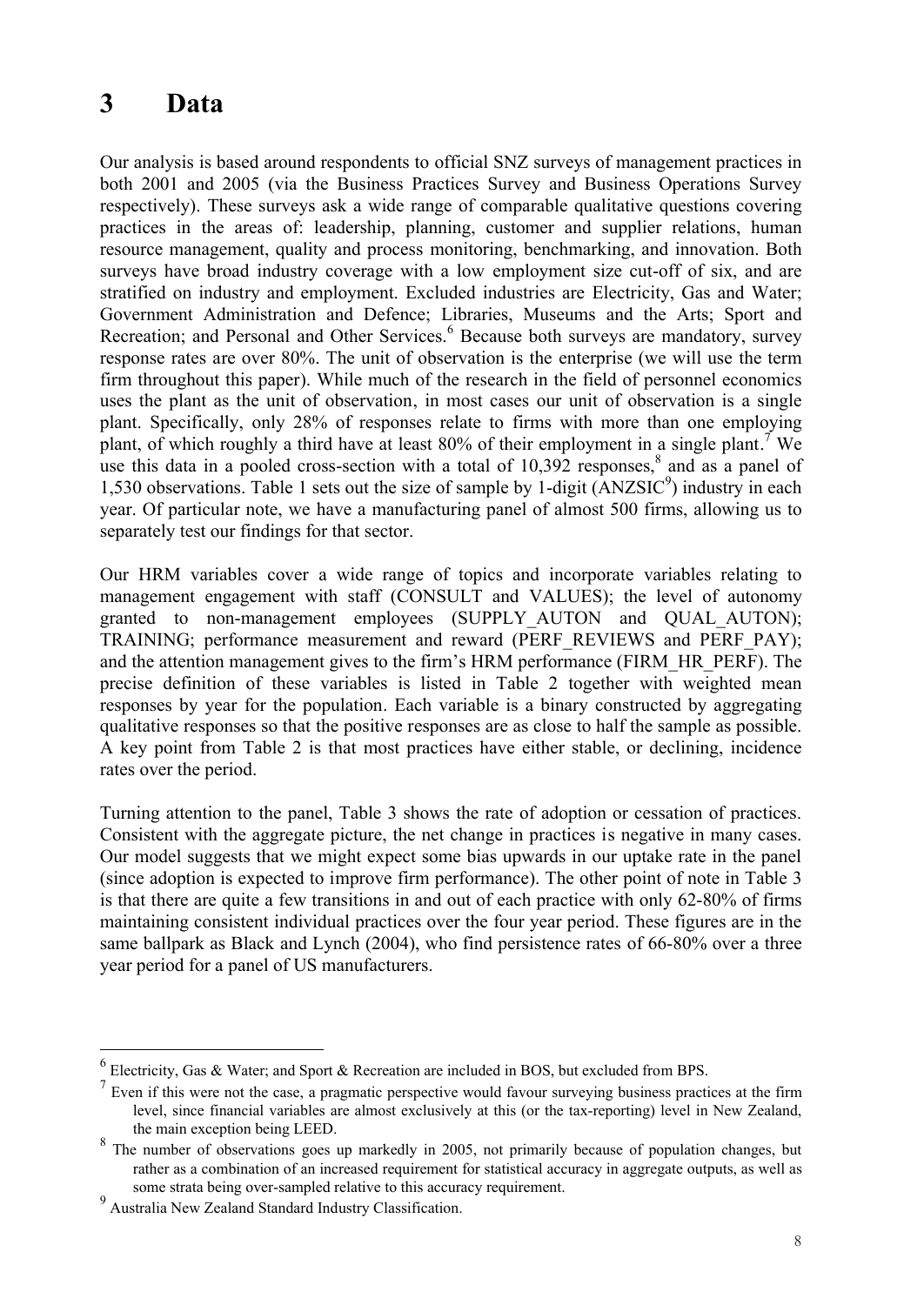To test whether the adoption of a suite of HRM practices affects firm performance, we need to construct a measure that captures how these practices occur together. We do this by performing a principal components analysis on our individual HRM variables, retaining factors with eigenvalues greater than one. Table 4 presents the weights on each of the three principal components that this process generates.<sup>10</sup> We label these variables HRM\_GENERAL, HRM\_PERF and HRM\_AUTON respectively, reflecting the underlying component weights. Individual HRM practices with weights of at least 0.3 are presented in bold in Table 4. HRM\_PERF has high weights accorded to individual performance reviews and performance pay; HRM\_AUTON has high weights on autonomy to contact suppliers, and to identify problems and suggest improvements to product quality. By contrast, HRM GENERAL has a wide spread of weights.

In our results section we focus on the three HRM principal components, plus a smaller subset of individual HRM practices, specifically SUPPLY\_AUTON, PERF\_REVIEWS, PERF\_PAY and TRAINING. Prior studies suggest that these practices may be particularly important for firm performance.<sup>11</sup> To control for general business practices, we similarly construct a set of twenty-two principal components (labelled "General Factors") from a set of non-HRM business practices spanning a wide range of topics.<sup>12</sup> Appendix A lists the questions that form the general factors. We do not seek to separately interpret results for these controls, rather only reporting whether these general business factors are jointly significant and the impact their inclusion has on our estimation of the effect of HRM practices on firm performance.

To complement the management survey data, we use longitudinal firm performance data sourced from the prototype Longitudinal Business Database (LBD). The LBD was recently developed by Statistics New Zealand and is largely derived from administrative data held by government departments.<sup>13</sup> The core administrative data on the LBD is linked to the Longitudinal Business Frame (LBF) and this paper makes use of goods and services tax (GST) returns and financial accounts (IR10) provided by the Inland Revenue Department (IRD); and information on employers and employees aggregated to the firm level (sourced from IRD via LEED). Aside from this administrative data, SNZ's Annual Enterprise Survey (AES) is used in the construction of productivity measures. These component elements of the LBD are briefly discussed below.<sup>14</sup>

As its name suggests, the LBF is a by-product of SNZ's sampling frame (the Business Frame, BF) and contains longitudinal information (eg, industry, ownership type, and sector) on a comprehensive population of firms.<sup>15</sup> The BF tracks legal units over time – rather than firms

<sup>&</sup>lt;sup>10</sup> These three factors capture 64% of the variation in the underlying variables.

<sup>&</sup>lt;sup>11</sup> The literature tends to focus on general autonomy of operation of staff, rather than particularly in relation to supplier relationships. We pick SUPPLY AUTON as a proxy for this broader concept, over QUAL\_AUTON because of their relative weights in HRM\_AUTON.

 $12$  The general business factors capture 91% of the variation in the underlying variables.

<sup>&</sup>lt;sup>13</sup> The principles underlying the construction of the database were subject to international peer review by national statistical office representatives from Australia, the United Kingdom and the United States (see Blanchette, Jarmin and Ritchie 2006).

<sup>&</sup>lt;sup>14</sup> See Fabling *et al.* (2008) for a more detailed description of the full contents of the LBD.

 $15$  Because GST data is used to help maintain the BF for small firms, there exists a natural floor (the mandatory GST filing threshold at NZ\$40,000 GST sales) below which coverage of the database is limited. While many firms choose to file despite being below this threshold, they are not coded to industry by SNZ unless they have exceeded this level at some point.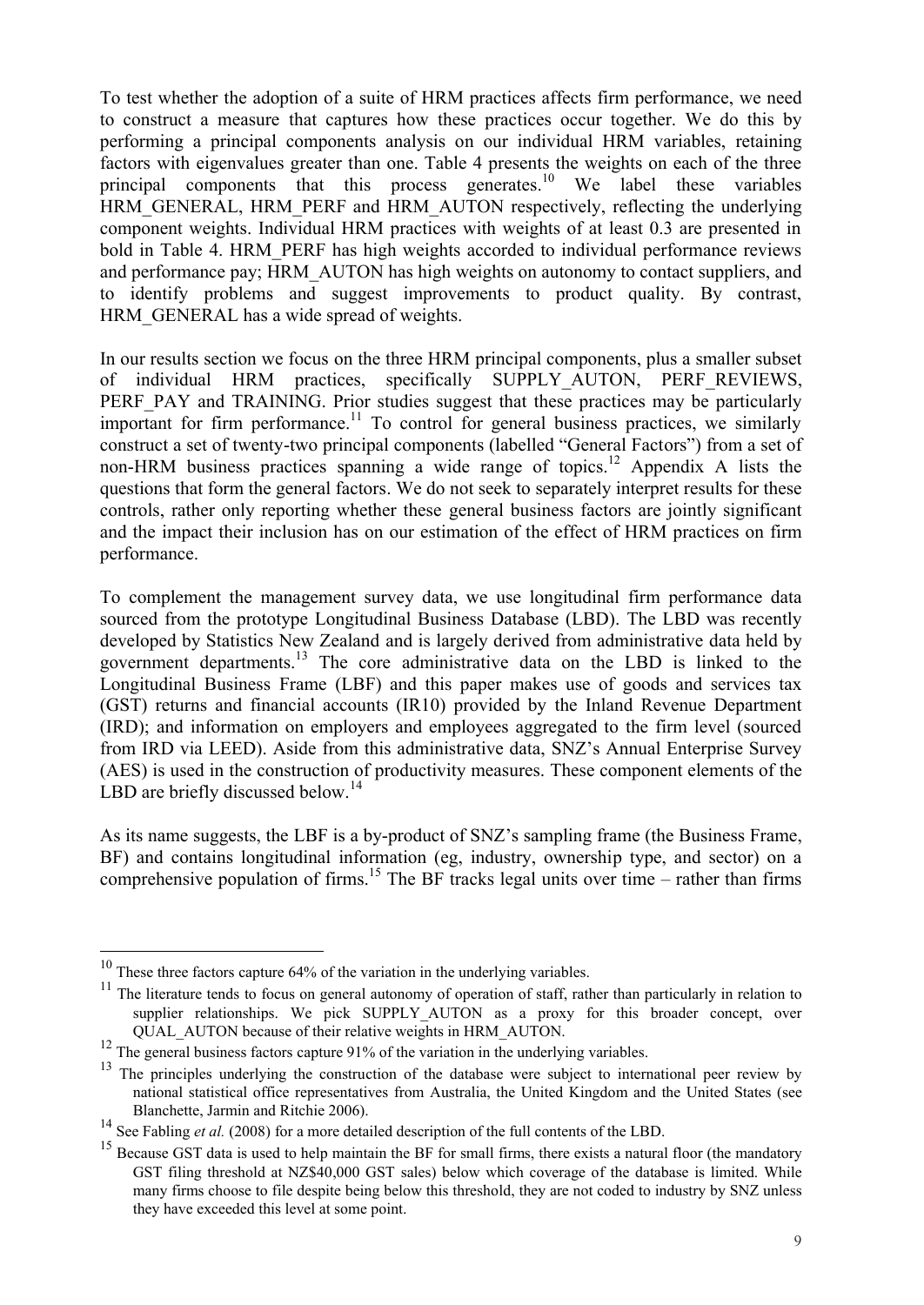$-$  so that there is a certain level of false entry and exit in the firm data.<sup>16</sup> For cross-sectional sampling of firms this presents no issues, however our results rely on our ability to construct a panel. Fortunately, in the LBF, SNZ goes to great effort to repair plant-level links using, among other things, individual worker employment patterns to identify continuing plants (Kelly 2003). The identified plant-level links in turn suggest many candidate firm-level repairs (Fabling 2007). This is the first research paper using New Zealand data that makes use of longitudinal plant identifiers to correct false entry and exit at the firm-level – an approach that yields an additional 84 firms for the panel analysis.<sup>17</sup>

GST data include information on sales and purchases of goods and services. In this paper, we use the Business Activity Indicator (BAI), which is derived from the raw GST data, primarily through the apportionment of group filings to individual firms.<sup>18</sup>

IR10 data is a set of company accounts comprising a statement of financial performance and financial position. Consequently this form contains information on sales (and other income) and purchases, as well as a detailed breakdown of expenditure including depreciation, research and development, and salaries and wages. Balance sheet items include fixed assets (broken into vehicles; plant and machinery; furniture and fittings; land and buildings; and other), liabilities broken into current and term, and shareholders funds.

AES is SNZ's primary data source for the production of National Accounts, and as such is the benchmark dataset for estimation of value-added. The survey is full coverage for large firms with a stratified sample survey for smaller firms. It has industry-specific questions in order to accurately measure gross domestic product.

LEED data is constructed by SNZ using IRD tax data, notably Pay-As-You-Earn (PAYE) returns for employees. To protect the confidentiality of individuals, LEED variables available in the LBD dataset have been aggregated to the firm-level. Variables available in this manner include counts of employers (on an annual basis) and employees (on a monthly basis) with matching data on income gained from employment within the firm.<sup>19</sup> Summary characteristics of individuals also include gender and age breakdowns, tenure distributions of employees,<sup>20</sup> and summary measures of the dispersion of wages within the firm.<sup>21</sup> Accessions and separations are summarised at the firm level and are sourced from data underlying official statistics that adjusts for "transitory" employment.

<sup>&</sup>lt;sup>16</sup> For example a partnership that decides to become a limited liability company will be ceased on the BF and a new firm (and unique identifier) issued to the company, despite the lack of any change to activity, location or ownership.

<sup>&</sup>lt;sup>17</sup> This is a significant proportion of the total panel size, and so it is important to have confidence in the quality of the repaired links. A list of potential repairs was constructed using a rule based on at least one plant moving from a BPS firm to a BOS firm. Because of the small pool of candidates, it was possible to then manually use business name, location, industry, and contact person details, together with analysis of other plant and employment movement to eliminate false positives from the simple match.

<sup>&</sup>lt;sup>18</sup> GST data is collected on a monthly, bi-monthly or six-monthly basis by IRD, depending on the size of the firm filing, so that BAI processing also temporally apportions down to a monthly frequency. However, since we re-aggregate to the financial year, we unwind this apportionment (IRD recommends that firms choose a GST filing cycle in keeping with their financial year).

<sup>19</sup> All sub-annual data (BAI, LEED employee data) has been annualised to each firm's financial year since BOS responses relate in part to financial years.

<sup>&</sup>lt;sup>20</sup> We use accessions and separation in this paper, because tenure data is heavily left-censored in early years.

 $^{21}$  Initially, this paper also looked at whether HRM practices had an effect on the distribution of within-firm wages, however, there was no apparent effect and the results have been dropped. This non-result may be a consequence of the fact that the income distribution in NZ has not changed much over the estimation period (Hyslop and Yahanpath 2006).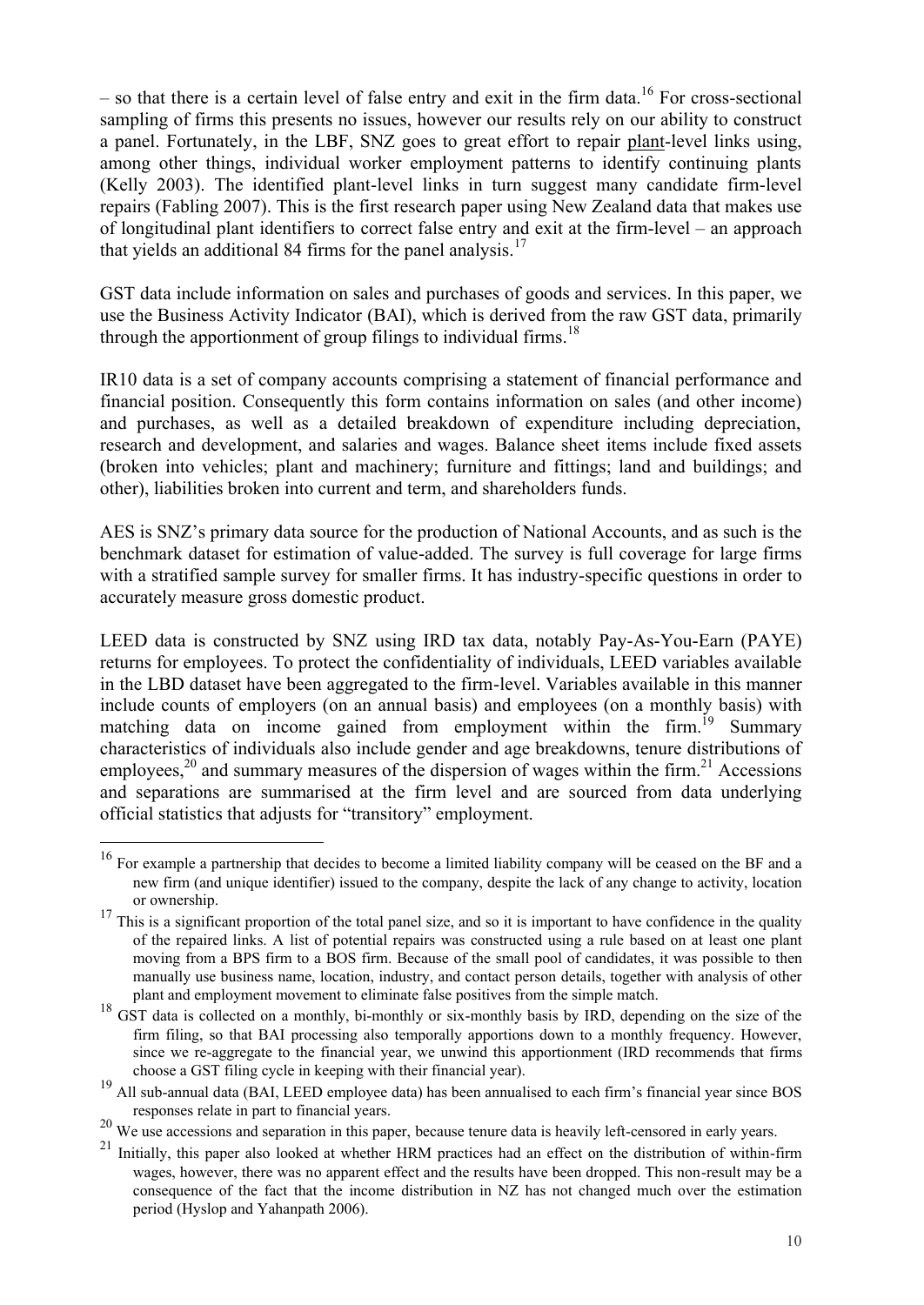This paper focuses on a small number of "performance" variables derivable from the above sources, namely multi-factor productivity (based on a Cobb Douglas production function with potentially non-constant returns to scale); labour productivity; log of the average wage; "excess" employee turnover; and an average "worker fixed effect", measuring worker quality. Figure 1 illustrates how the performance data is linked to business practice data. All performance metrics, aside from employee turnover, are estimated by aggregating over two consecutive years to reduce potential measurement error.<sup>22</sup> Linking of the firm performance data causes us to lose some observations because we require firms to be active in each of the pair of years,<sup>23</sup> and because we do not impute missing data. All performance metrics used in this paper make use of the universe of firms in the economy that meet the population criteria for the survey and have data available. For the productivity variables we make use of all employing firms to estimate industry-specific production functions (over 315,000 observations). For worker-related metrics, we restrict the population to firms with at least six employees as these measures are likely to be particularly noisy at very low employment levels (resulting in roughly 57,000 observations). A detailed explanation of the construction of each of these variables is left to Appendix B.

### **4 Results**

 $\overline{a}$ 

#### **4.1 Estimation approach**

In discussing our results, we focus on two sets of estimates – population-weighted pooled cross-sections with industry dummies, and unweighted fixed effects panel estimates.<sup>24</sup> In both cases we estimate models implied by our framework in Section 2 with and without general business factors.<sup>25</sup> In the interpretation, we focus primarily on the whole economy panel results incorporating general business factors, using the HRM principal components as our preferred measure of organizational practices. We concentrate on the principal components measures since these represent bundles of practices (in keeping with the existing literature) and each represents an intuitive grouping. Inclusion of the twenty-two general factors in the equation means that we are controlling for a wide array of non-HRM management practices, some of which may be correlated with the high-performance work practices in our HRM principal components. Thus our test of the importance of HRM practices for firm performance is likely, if anything, to understate the significance of the HRM variables.<sup>26</sup>

The manufacturing sub-sample and individual practice results are used to aid explanation of the HRM principal components, and to make connections to the existing literature which is largely based around manufacturers. Similarly, the cross-section results provide us with some context as to why some changes in practice seem to matter and others do not.

 $22$  We are restricted to using two years by the absence of employment data prior to 2000.

<sup>&</sup>lt;sup>23</sup> "Economically active" firms have observed output, purchases of inputs or factors of production, specifically: positive employee count or PAYE salaries and wages; positive BAI sales or purchases; and/or positive IR10 total income, total expenditure or total fixed assets.

<sup>&</sup>lt;sup>24</sup> We also conduct unweighted OLS on the balanced panel to give us a bridge between interpreting the whole economy OLS results and the panel fixed effects results (ie, to verify that the panel is similar to the whole economy).

<sup>&</sup>lt;sup>25</sup> We use all available observations in both cases. This means that we estimate the model with general factors on a smaller sample of firms (that is, there are firms that answer all HRM questions but fail to respond to at least one of the general factor index questions). There is no indication that this should introduce any bias into this set of results.

<sup>&</sup>lt;sup>26</sup> The general factors are generally highly jointly significant in the cross-section estimates, with variable importance in the panel estimates.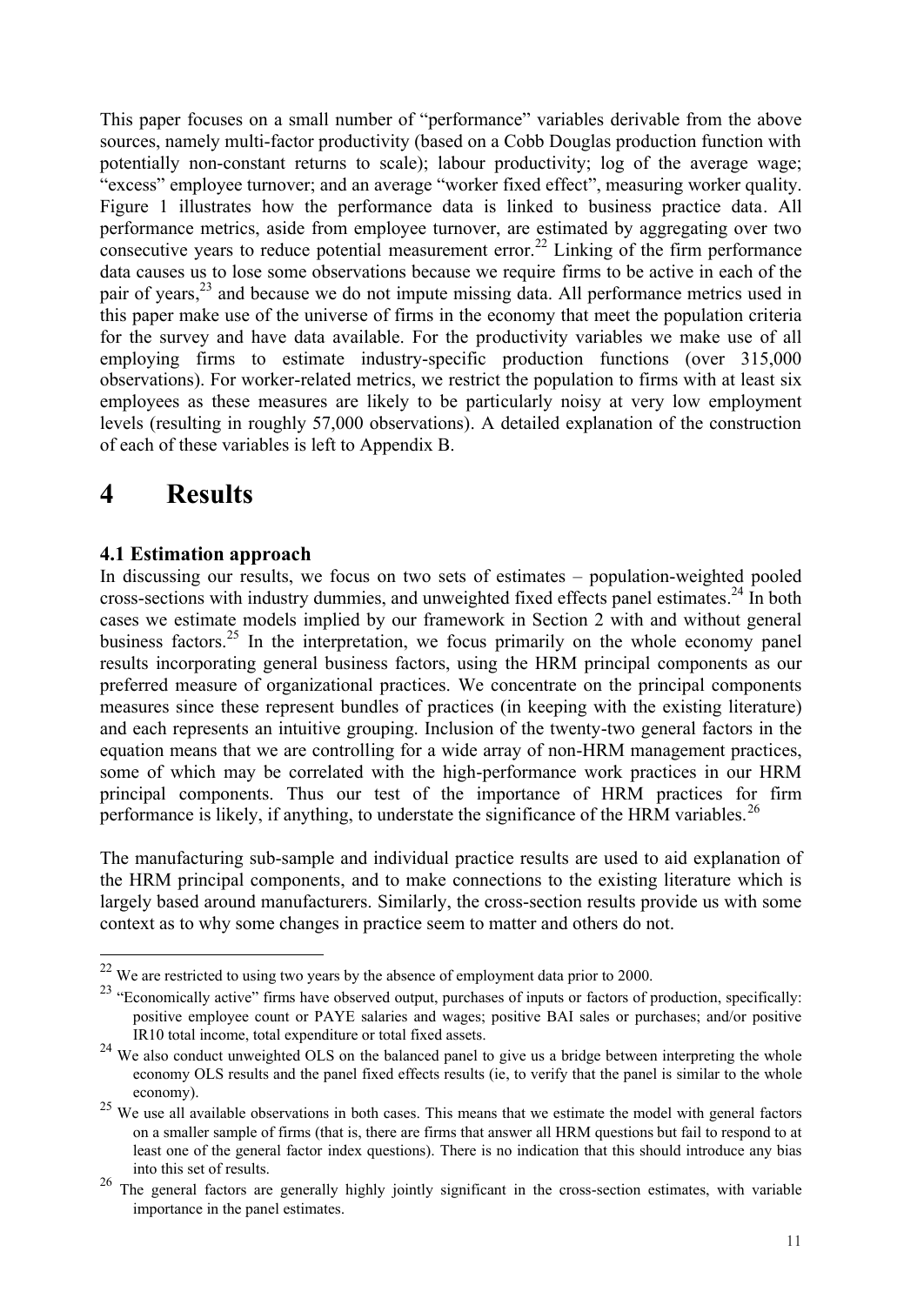To recap Section 2, our model predicts that adoption of high-performance work practices should lead to an increase in productivity, higher average wage for the firm and higher quality workers. Both the improved practices and the associated increase in wages are expected to decrease employee turnover. Overall, our panel results appear consistent with these predictions. Firms that adopt high-performance work practices experience higher growth in productivity, both MFP and labour, and average wages.

Table 6, 8, 10 and 12 contain the estimates from our fixed effects regressions, while Tables 5, 7, 9, 11 and 13 capture the results of the pooled cross-section estimates. There are commonalities to the set-up of the tables. In particular, regressions are replicated with and without general factors, with estimates excluding these factors appearing on the left labelled with "a" and those including them are labelled "b". In the cross-section columns one through three all include HRM principal components and vary in the sample that they are estimated on, namely the full (weighted) population (column "1"); the (unweighted) balanced panel ("2"); and the (weighted) manufacturing sub-population ("3"). Columns four through seven are all estimated on the full (weighted) population, but including specific individual HRM practices rather than our constructed indexes. The fixed effects regressions follow the same numbering convention.<sup>27</sup>

#### **4.2 Firm productivity**

 $\overline{a}$ 

Focussing on Column (1b) of Tables 6 and 8, where we include our HRM principal components and control for general business practices, our principal component measuring general HRM practices is significantly positive for both productivity measures. These coefficients are interpreted as the percentage change in relative (to industry average) performance, so that a coefficient of 0.089 suggests improving HRM\_GENERAL by 1 will raise relative MFP and labour productivity by 8.9%.

As well as being statistically significant, this effect is also economically significant. If we segment firms in the panel into four quartiles based on their change in HRM\_GENERAL, then the quartile of firms with the highest positive change in this index started with relatively low productivity in 2001 (on average). This is what we might expect to see – relatively poor performing firms making large changes to HRM practices in an attempt to close the performance gap – better performing firms see no need to change.<sup>28</sup> However, the gap in average initial MFP between this quartile of firms and the next two quartiles of HRM practice change is only around 3%. While these means levels are not significantly different from each other, it is suggestive of the potential for adoption of high-performance practices to raise productivity above the average. Firms in the high-change quartile raise their index score by at least 0.48, and on average 0.97 implying an MFP increase of 4.4% or 8.9% respectively. Using the principal component factor weights in Table 4, a change in the index of this scale would require the adoption of at least three of our HRM practices.

Perhaps somewhat perplexing, given the strong panel results, is the fact that HRM\_GENERAL is not significantly related to multi-factor productivity in the cross-section

 $27$  That is "a" columns exclude general factors, "b" columns include them; column one and two include HRM principal components and differ in the sample (column one being full economy, and column two manufacturing), while columns three through six look at specific individual practices.

<sup>&</sup>lt;sup>28</sup> Some work suggests that a performance crisis, raising the potential of plant closure, may be a useful management tool for securing employee agreement to radical reengineering of HRM systems (Ichniowski & Shaw 1995).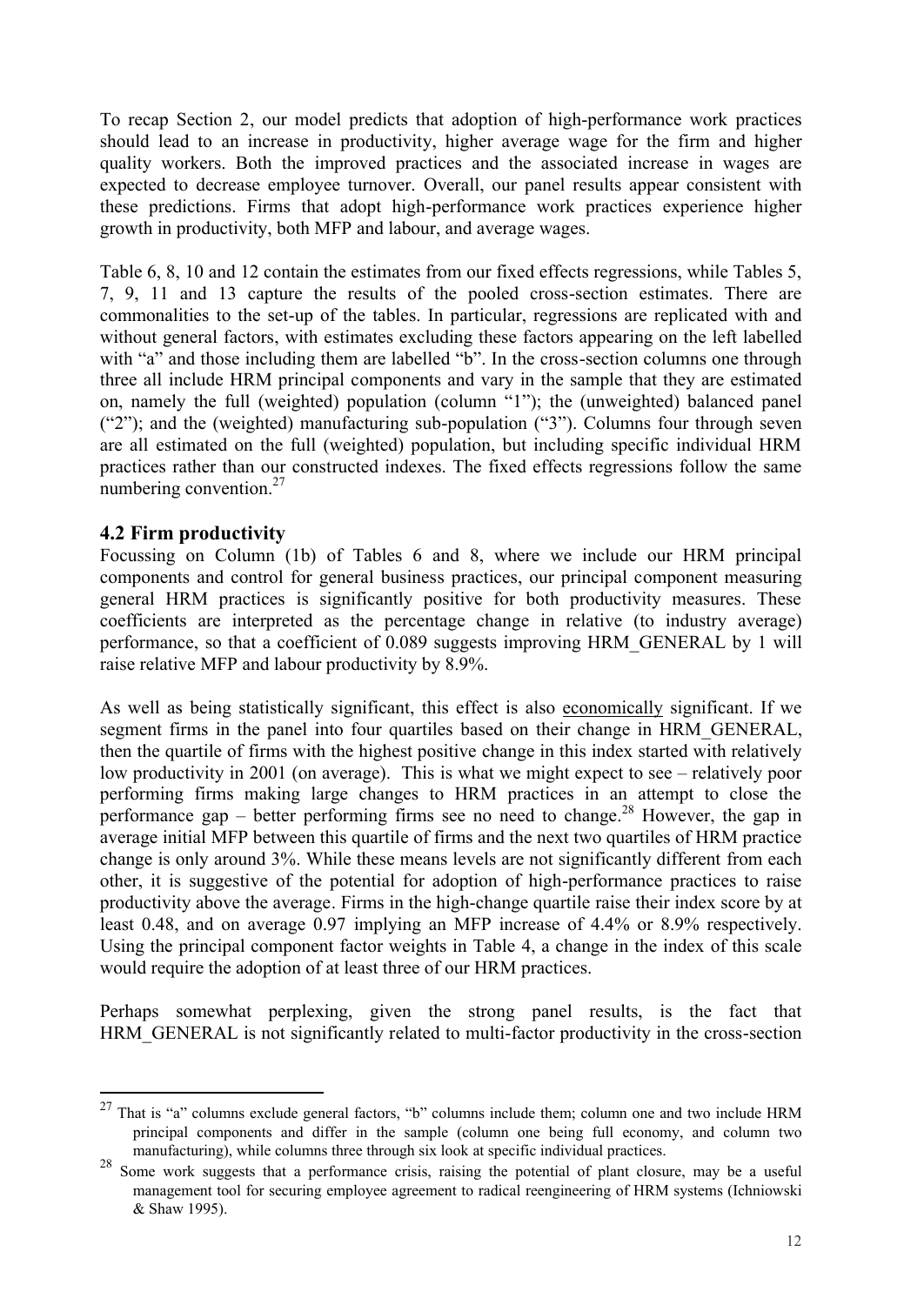(Table 5, columns 1a, 2a, 1b and 2b).<sup>29</sup> We present two pieces of evidence that suggest this might be due to threshold effects (ie, non-linearity in the relationship). Firstly, if we return to our quartile breakdown of changes in HRM\_GENERAL, the quartile of firms with the greatest negative change in practices have the lowest initial average MFP. Because of the construction of the index, these firms must have had relatively "good" HRM practices in 2001. Why are they weak performers and why do they stop doing something that should be aiding their performance? Both these observations would occur if the high-performance work practices only worked as a suite. In this case, firms with quite high index scores but not the right combination of practices might sensibly drop these practices as having no apparent benefit.

Our second piece of evidence is presented in the top left panel of Figure 2. This chart shows the result of locally-weighted regressions consistent with Table 6, column (2b) (that is, we have partialled out the effect of change in other HRM principal components and the general business factors). Below average changes in HRM\_GENERAL, on average, have no effect on MFP while above average changes have a very strong effect. Rerunning our regression on the subset of firms that chose to improve their HRM practices, the estimated effect of HRM GENERAL on MFP rises to 17% (significant at the 10% level). While it appears that many firms can reasonably drop their existing practices without a consequent cost on performance, those that get the mix of practices right have the potential to leapfrog their competitors.

#### **4.3 Worker outcomes**

 $\overline{a}$ 

Turning to the effect on workers, in the cross-section we find a very strong relationship between having better HRM practices and paying higher average wages (Table 9, column  $1(a)$ ,  $1(b)$ ). In the panel (Table 10), there is consistent evidence that firms that introduce performance pay systems have higher growth in average wages. These results provide a useful context for interpreting the productivity effect. As noted earlier, performance pay might raise firm productivity, but rents are likely to be distributed between workers and owners of capital. Further, increased worker productivity may arise from either sorting of better workers into firms that reward better performance, and/or it may come from existing workers being stimulated to provide more effort (Lazear 2000).

Unfortunately, we do not have a longitudinal measure of worker quality in our dataset. However, we can observe the effect of changes in practices on worker turnover (a prerequisite for a substantial sorting effect). We find that the introduction of better work practices (HRM\_GENERAL) reduces employee turnover (Table 12, column (1b)). In particular, adopting performance pay systems reduces turnover rates by roughly 4% (column 5(b)). Of course, this result would be a natural consequence of adopting high-performance work practices after an initial sorting period has occurred. Figure 3 suggests that, on average, adopters of performance pay systems experience an increase in their employee turnover (relative to industry average), so that it may be the case that sorting is important. The overall effect of changing performance pay practices is identified from the fact that firms that drop performance-related compensation method suffer a substantial increase in employee turnover. Overall our estimates and the data suggest that the long-run effect of adopting highperformance work systems, and especially performance pay, is to reduce employee turnover (as postulated in our model), but there may be a transition effect whereby recent adoption of such systems temporarily increases employee turnover, consistent with a sorting effect.

<sup>&</sup>lt;sup>29</sup> The unweighted cross-section estimates for the balanced panel (Table 7, column 2b) suggests a potential relationship between labour productivity and HRM\_GENERAL.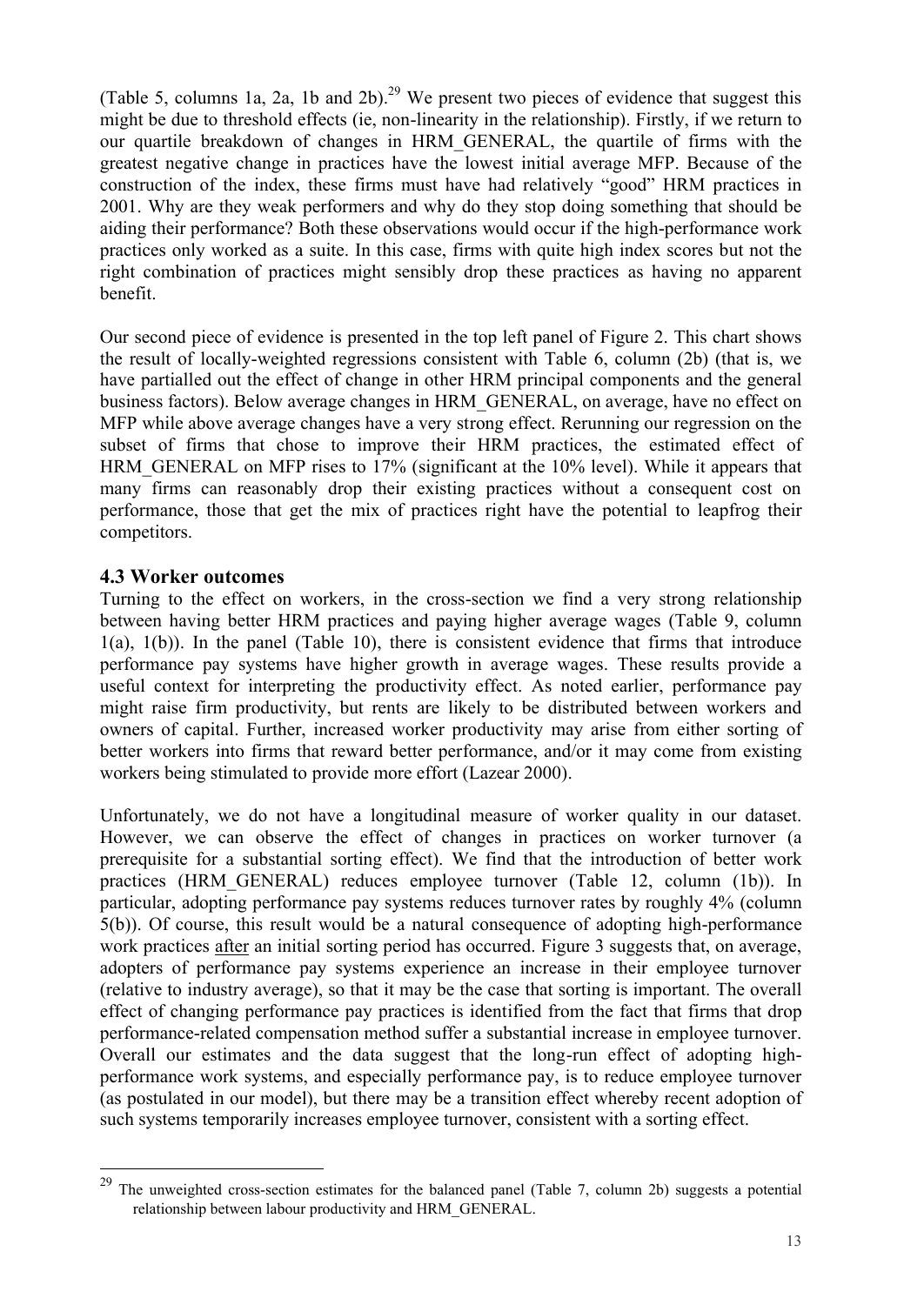Up to this point we have mainly considered the "buy" option as a way of increasing human capital within the firm. There is indication in the data that the "make" option is also important. Aside from the fact that high-intensity training is a strong component of HRM GENERAL, there is evidence that introducing high levels of TRAINING has a very strong effect on both MFP and labour productivity, ranging from 7.1-8.6% (depending on controls) in the panel estimates.

To get an overall impression of the role of human capital (either "make" or "buy") we make use of worker fixed effects estimates from Maré and Hyslop (2008). These results are only presented in the cross-section since the worker fixed effects are estimated across all years, making any interpretation of panel results impossible. Our worker fixed effects results here provide context particularly for the cross-sectional average wage results in Table 9. Both that table and Table 13 show consistently positive relationships between bundles of HRM practices, individual practices and performance. It appears that firms with good HRM practices pay higher wages and at least a good portion of this effect is because well-organized firms have better workers, either because they have practices that reward success (and therefore attract better individuals) or because the management practices adopted improve the (potentially workplace-specific) skills of employees.

In general, our manufacturing sub-industry estimates (columns 3(a) and 3(b) in cross-section, and columns 2(a) and 2(b) in panel tables) are consistent with our full economy estimates. If anything, our results are stronger for this section of the economy, perhaps reflective of the nature of the management model reflected in the survey. The panel relationship between productivity growth and HRM\_GENERAL is approximately twice as strong for manufacturers (bearing in mind that these effects are all relative to two-digit industry), while the average wage and employee turnover results are consistently significant in the panel estimate.

Before concluding, we consider one alternative interpretation of our HRM results. Because labour is measured as an employee count, the productivity effect we observe may partly come from high-performance work practices encouraging employees to work longer hours. As with worker quality, we have no longitudinal measure of hours worked in the data, however we do have an estimate of total hours worked in 2005 (from BOS).<sup>30</sup> Table 14 presents an extension of our model by replacing the log average wage with the log average hourly wage (the common sample estimate for log average wage is included in column 1(a) and 1(b) for comparison). Bearing in mind that our hourly wage variable is measured with error, these results (columns 2a/2b) suggest that some, but not all, of the average wage effect is potentially caused by longer working hours. However, even in these estimates, the hourly wage effect accounts for fully a third to a quarter of the overall average wage effect. These results are consistent with our earlier interpretation that introducing high-performance work practices has a positive effect on staff retention at least partly because workers benefit from consequential productivity gains.

<sup>&</sup>lt;sup>30</sup> Some respondents to the survey had trouble answering this question and in particular supplied average rather than total hours worked. As a consequence, we restrict this analysis to firms reporting total hours worked that is consistent with a minimum implied by their reported full-time staff, and further drop the top and bottom 5% of derived hourly wage rates as potentially being unreliable.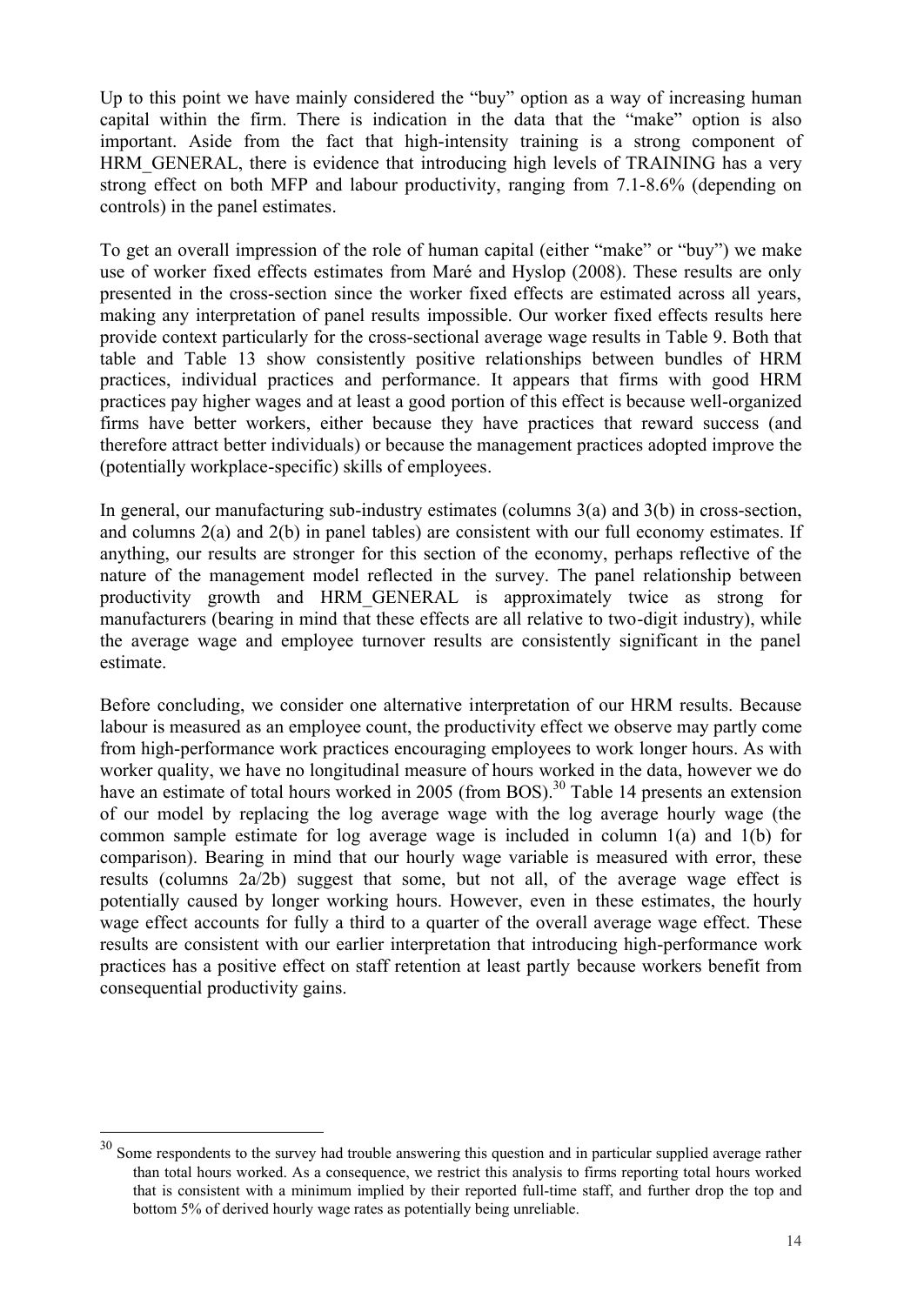# **5 Conclusions**

 $\overline{a}$ 

This paper has looked at the role personnel practices play in determining performance differences across firms. The availability of a uniquely rich panel dataset has allowed us to examine this issue in a way that extends the existing literature.<sup>31</sup> The strengths of the data include extensive controls for non-HRM practices within the firm, a relatively long time period between observations of business practices, a large panel (over 1,500 firms), a wide cross-section of industries with a low employment cut-off, access to the universe of administrative performance data covering both firm and worker outcomes.

Following the existing literature, we model the effect of high-performance work practices as linear, and test the importance of a suite of practices using principal components to combine discrete practices into indices. Our three resulting principal components have intuitive interpretations as representing "good" broad HRM practices, performance measurement and reward, and the degree of employee autonomy. After controlling for general (non-HRM) business practices and firm fixed effects, we find that changing the broad suite of HRM practices has a strong effect on firm performance in terms of raising productivity, better staff retention and higher average human capital in workers. These effects are economically large, with MFP increases of at least 4% for firms in the upper quartile of positive change in the suite of practices. Workers also share in the productivity gains, receiving higher average wages. This may reflect increased on-the-job training and greater job security encouraging higher investment in firm-specific skills. Although we estimate a drop in employee turnover from adopting high-performance work practices, it is possible that sorting of higher-quality workers into firms with good HRM practices is a mechanism through which firms secure higher quality (better paid) workers. $32$ 

We have interpreted our findings as implying causal relationships and we turn now to whether that interpretation is appropriate. Our method not only controls for unchanging (fixed effect) characteristics of the firm, but also contemporaneous changes to non-HRM business practices. This makes it highly unlikely that our approach attributes the effects on performance of changes in non-personnel practices to contemporaneously adopted HRM practices, so strengthening the claim that the results imply causality. However, our estimation approach will potentially produce results that are biased if HRM practice decisions are endogenous to changes in firm performance (which are not, in turn, being driven by changes in our other controls). Several studies have explicitly focussed on the issue of what triggers radical rethinking on personnel policies (eg, Ichniowski and Shaw 1995; Nickell *et al.* 2001). Among other factors, a performance crisis can stimulate re-engineering of HRM practices, possibly because the potential loss of jobs from closure provides the necessary stimulus for managers and workers to overcome existing low-trust relationships that have made change difficult in the past (Ichniowski and Shaw 1995). Our summary of the average initial MFP of firms is consistent with this picture – firms that make large change in practices (either up or down) tend to be relatively poor performers. If negative shocks to the prospective future performance of the firm cause HRM practice changes, then we might expect our estimated fixed effects coefficients to be biased downwards. Using German linked employer-employee data, Bauer (2003) tests this hypothesis and finds that "…the effects of implementing flexible

 $31$  In particular, the existing New Zealand literature is based almost exclusively on cross-sectional analysis (eg, Guthrie 2001; Guthrie *et al.* 2002; Fabling and Grimes 2007a), though even within that setting some causal interpretations have been offered using instrumental variables techniques (Fabling and Grimes 2007b).

 $32$  Average worker turnover in New Zealand is over 10%, so that even firms with below average turnover may have sufficient scope to accommodate quite large changes in worker composition over a three year period.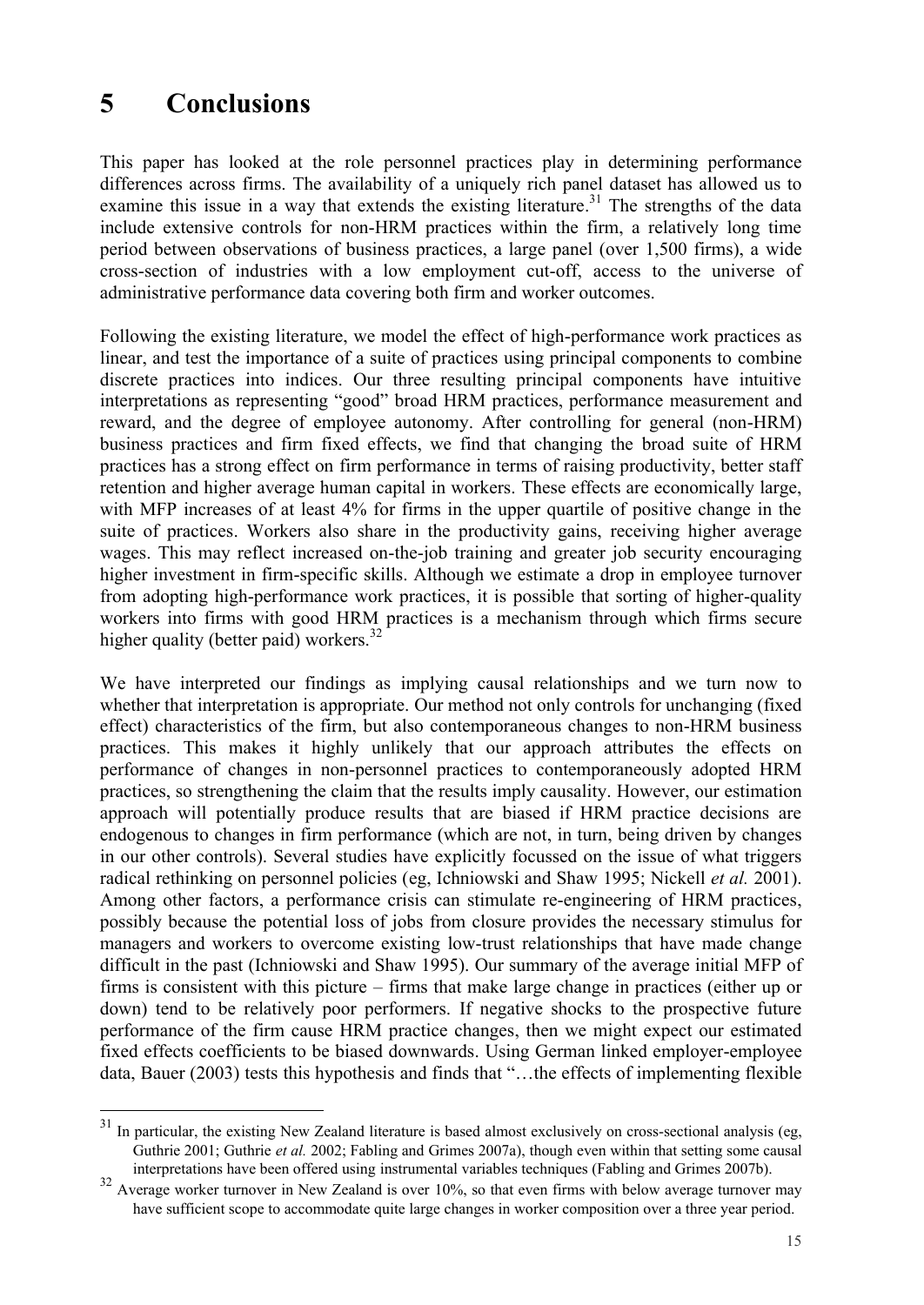workplace systems on labor productivity are biased downwards due to… the potential endogeneity of… workplace practices. The estimates further imply that the endogeneity bias is quantitatively more important than the bias resulting from omitted variables".

Another potential source of coefficient bias comes from the inability to identify exactly when HRM practice changes occurred. Our data source gives us a wide distribution of potential time intervals between high-performance work practice adoption and subsequent performance measurement, ranging from as little as one day to over three years. If, as is likely, there are lags between making changes and feeling the full impact of those changes then our results will again be biased downwards by including very recent practice changers. This possibility, together with Bauer's results, suggests our findings may well underestimate the true causal effect.

We conclude by discussing whether our modelling approach for the HRM suite and its effect could be further improved. Our method of estimating linear effects from principal component-based indices is a standard approach in this literature. However the locallyweighted regression results (Figure 2) are suggestive that a different estimation approach may further enhance insights into our research question. In particular, there are possibly non-linear threshold effects consistent with a theory that requires bundles of practices to be adopted for the desired effect to be gained. If there are practices that must be adopted together to work properly, say performance assessments and performance pay,  $33$  then the principal components approach will only capture this relationship in-so-far as sufficient firms have already learnt the importance of joint adoption. Alternative ways to identify whether firms are moving towards or away from an optimal (potentially industry-size-specific) mix, could feasibly come from either a more structural modelling approach (through, say, imposing stronger priors on what is important), or through non-linear estimation using the current "suites" of practices. We leave investigation of such approaches to future work.

 $33$  This is not tautologically the case, since performance pay need not be conditional on individual performance.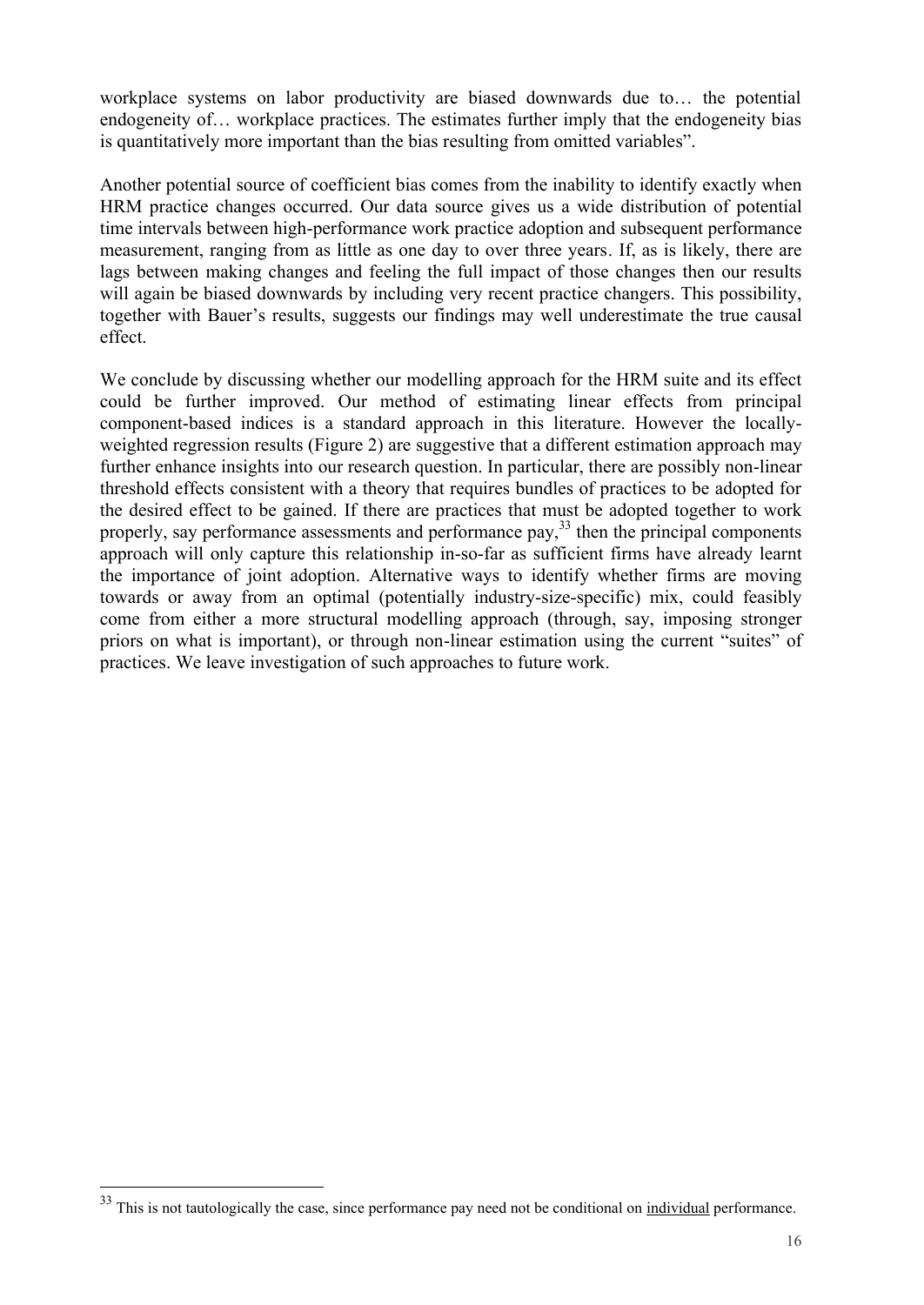### **References**

- Abowd, John, John Haltiwanger, Julia Lane & Kristin Sandusky (2001) Within and Between Firm Changes in Human Capital, Technology, and Productivity, Washington DC: Urban Institute
- Abowd, John, Robert Creecy & Francis Kramarz (2002) "Computing person and firm effects using linked longitudinal employer-employee data", LEHD Technical Paper 2002-06
- Bartel, Ann, Casey Ichniowski & Kathryn Shaw (2007) "How does information technology affect productivity? Plant-level comparisons of product innovation, process improvement and worker skills", Quarterly Journal of Economics
- Bauer, Thomas (2003) "Flexible workplace practices and labor productivity", IZA Discussion Paper No. 700
- Bauer, Thomas & Stefan Bender (2003) "Technological change, organizational change, and job turnover", Labour Economics 11, 265-291
- Black, Sandra & Lisa Lynch (1996) "Human Capital Investments and Productivity", American Economic Review 86(2), 263-267
- Black, Sandra & Lisa Lynch (2001) "How to Compete: The Impact of Workplace Practices and Information Technology on Productivity", Review of Economics and Statistics 83(3), 434-445
- Black, Sandra & Lisa Lynch (2004) "What's Driving the New Economy?: The Benefits of Workplace Innovation", Economic Journal 114(493), F97-F116
- Black, Sandra, Lisa Lynch & Anya Krivelyova (2004) "How workers fare when employers innovate", Industrial Relations 43(1), 44-66
- Blanchette, John, Ron Jarmin & Felix Ritchie (2006) "IBULDD project peer group review: Findings and recommendations", Statistics New Zealand
- Bresnahan, Timothy, Erik Brynjolfsson & Lorin Hitt (1999) "Information technology, workplace organization, and the demand for skilled labor: Firm-level evidence", NBER Working Paper 7136
- Cappelli, Peter & David Neumark (2001) "Do "high-performance" work practices improve establishment-level outcomes?" Industrial and Labor Relations Review 54(4), 737- 775
- Cox, Val (2006) "IR10 purchases further analysis", Statistics New Zealand mimeo
- Fabling, Richard (2007) "What chance a longitudinal firm?", Statistics New Zealand mimeo
- Fabling, Richard & Arthur Grimes (2007a) "Practice Makes Profit: Business Practices and Firm Success", Small Business Economics 29(4), 383-399
- Fabling, Richard & Arthur Grimes (2007b) "HRM Practices and Firm Performance: What Matters and Who Does It?", Ministry of Economic Development Occasional Paper 07/02
- Fabling, Richard, Arthur Grimes, Lynda Sanderson & Philip Stevens (2008) "Some rise by sin, and some by virtue fall: Firm dynamics, market structure and performance", Ministry of Economic Development Occasional Paper 08/01
- Freeman, Richard & Morris Kleiner (2005) "The last American shoe manufacturers: Decreasing productivity and increasing profits in the shift from piece rates to continuous flow production", Industrial Relations 44(2), 307-330
- Freeman, Richard & Edward Lazear (1995) "An Economic Analysis of Works Councils" in J. Rogers & W. Streek (eds.) Works Councils, 27-52, University of Chicago Press
- Guthrie, James (2001) "High Involvement Work Practices, Turnover, and Productivity: Evidence from New Zealand", Academy of Management Journal 44(1), 180-190
- Guthrie, James, Chester Spell & Robert Nyamori (2002) "Correlates and Consequences of High Involvement Work Practices: The Role of Competitive Strategy", International Journal of Human Resource Management, 13(1), 183-197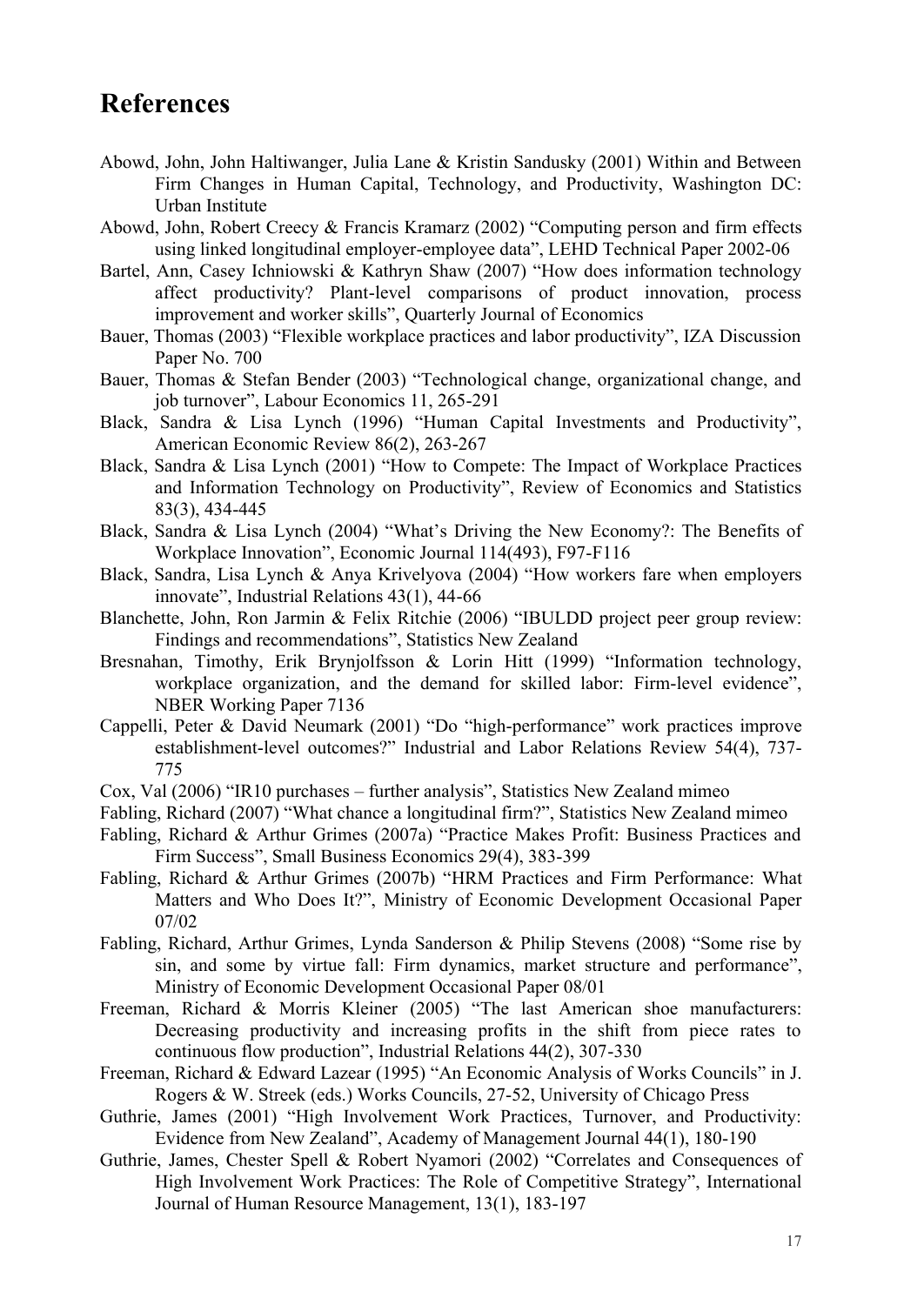- Holmstrom, Bengt & Paul Milgrom (1994) "The Firm as an Incentive System", American Economic Review 84, 972-991
- Hyslop, Dean & Suresh Yahanpath (2006) "Income growth and earnings variation in New Zealand, 1998-2004", Australian Economic Review 39(3), 293-311
- Ichniowski, Casey & Kathryn Shaw (1995) "Old dogs and new tricks: Determinants of the adoption of productivity-enhancing work practices", Brookings Papers: Microeconomics 1995
- Ichniowski, Casey & Kathryn Shaw (2003) "Beyond Incentive Pay: Insiders' Estimates of the Value of Complementary Human Resource Management Practices", Journal of Economic Perspectives 17(1), 155-178
- Ichniowski, Casey, Kathryn Shaw & Giovanna Prennushi (1997) "The Effects of Human Resource Management Practices on Productivity: A Study of Steel Finishing Lines", American Economic Review 87(3), June, 291-313
- Kandel, Eugene & Edward Lazear (1992) "Peer Pressure and Partnerships", Journal of Political Economy 100, 801-817
- Kelly, Neil (2003) "Repairing EMS employer longitudinal links", Statistics New Zealand
- Kruse, Douglas, Richard Freeman, Joseph Blasi, Robert Buchele, Adria Scharf, Loren Rodgers & Chris Mackin (2003) "Motivating Employee-Owners in ESOP Firms: Human Resource Policies and Company Performance", NBER Working Paper 10177
- Lazear, Edward (2000) "Performance pay and productivity", American Economic Review 90(5), December, 1346-1361
- Lazear, Edward & Kathryn Shaw (2007) "Personnel economics: The economist's view of human resources", Journal of Economic Perspectives 21(4), 91-114
- MacDuffie, John (1995) "Human resource bundles and manufacturing performance: Organizational logic and flexible production systems in the world auto industry", Industrial and Labor Relations Review 48(2), 197-221
- Maré, David & Dean Hyslop (2008) "Cyclical Earnings Variation and the Composition of Employment", LEED Research Paper, Statistics New Zealand
- Milgrom, Paul & John Roberts (1995) "Complementarities and fit: Strategy, structure and organizational change in manufacturing", Journal of Accounting and Economics 19, 179-208
- Nickell, Stephen & Daphne Nicolitsas (2000) "Human Capital, Investment and Innovation: What are the Connections?" In R. Barrell, G. Mason & M. O'Mahony (eds) Productivity, Innovation and Economic Performance, Cambridge: Cambridge University Press
- Nickell, Stephen, Daphne Nicolitsas & Malcolm Patterson (2001) "Does doing badly encourage management innovation?", Oxford Bulletin of Economics and Statistics 63(1), 5-28
- Osterman, Paul (1994) "How common is workplace transformation and who adopts it?", Industrial and Labor Relations Review 47(2), 173-188
- Osterman, Paul (2000) "Work reorganization in an era of restructuring: Trends in diffusion and effects on employee welfare", Industrial and Labor Relations Review 53(2), 179- 196
- Pfeffer, Jeffrey (2007) "Human resources from an organizational behaviour perspective: Some paradoxes explained", Journal of Economic Perspectives 21(4), 115-134
- Shearer, Bruce (2004) "Piece rates, fixed wages and incentives: Evidence from a field experiment", Review of Economic Studies 71, 513-534
- Syverson, Chad (2004) "Product Substitutability and Productivity Dispersion", Review of Economics and Statistics 86, 534–550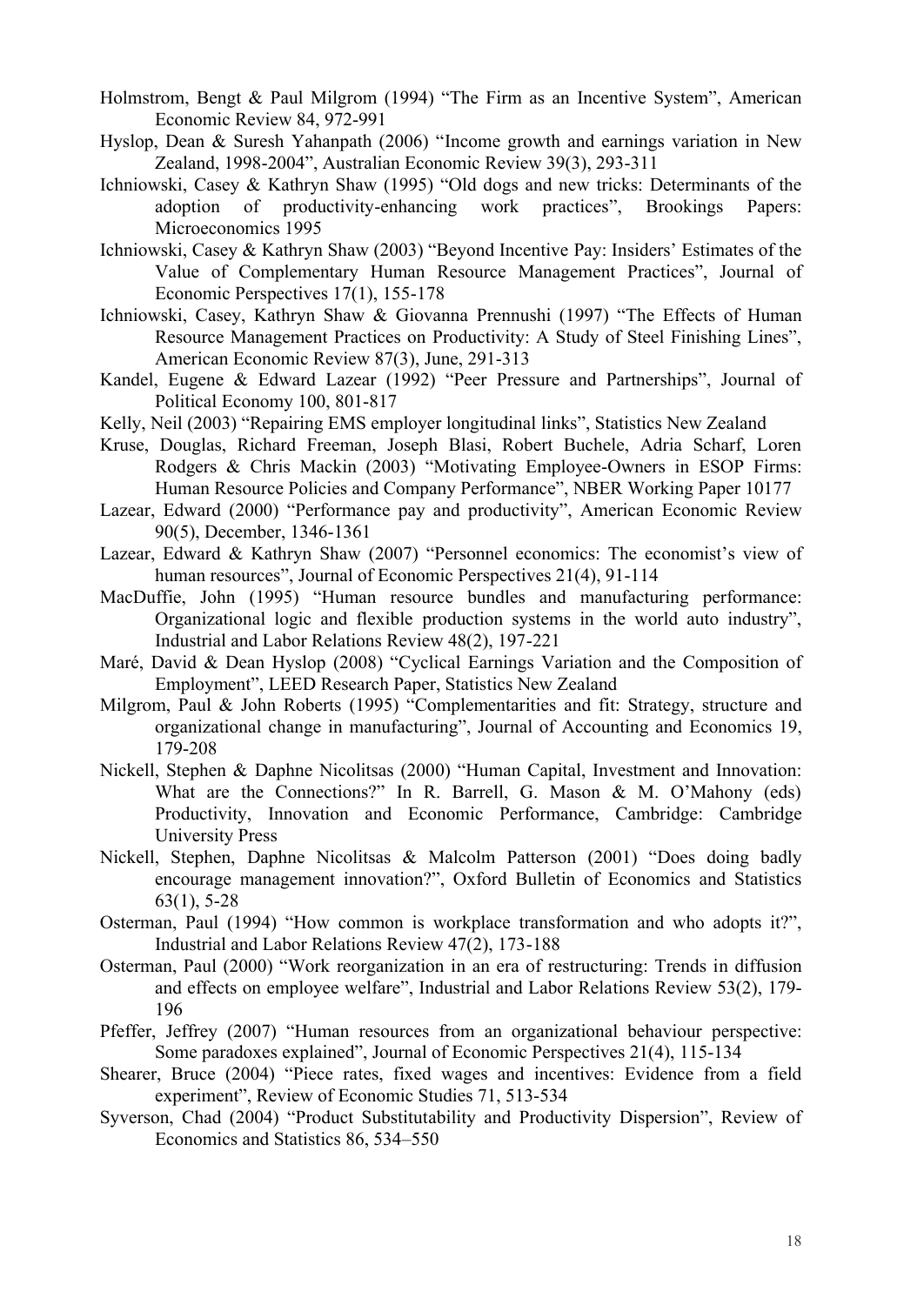### **CHARTS AND TABLES\***

\*All results presented here are derived by the authors from the LBD All counts of firms are randomly rounded to base 3 for confidentiality purposes

#### **Figure 1 – Data sources**







\* Stata's *lowess* procedure used with bandwidth=0.8. Change in performance metric and change in HRM\_GENERAL both subject to partial regression on growth in both general business factors and the other two HRM principal components. That is, results presented are consistent with the estimated HRM\_GENERAL coefficient in column (1b) of each panel table (those estimated linear relationships are included as dashed line).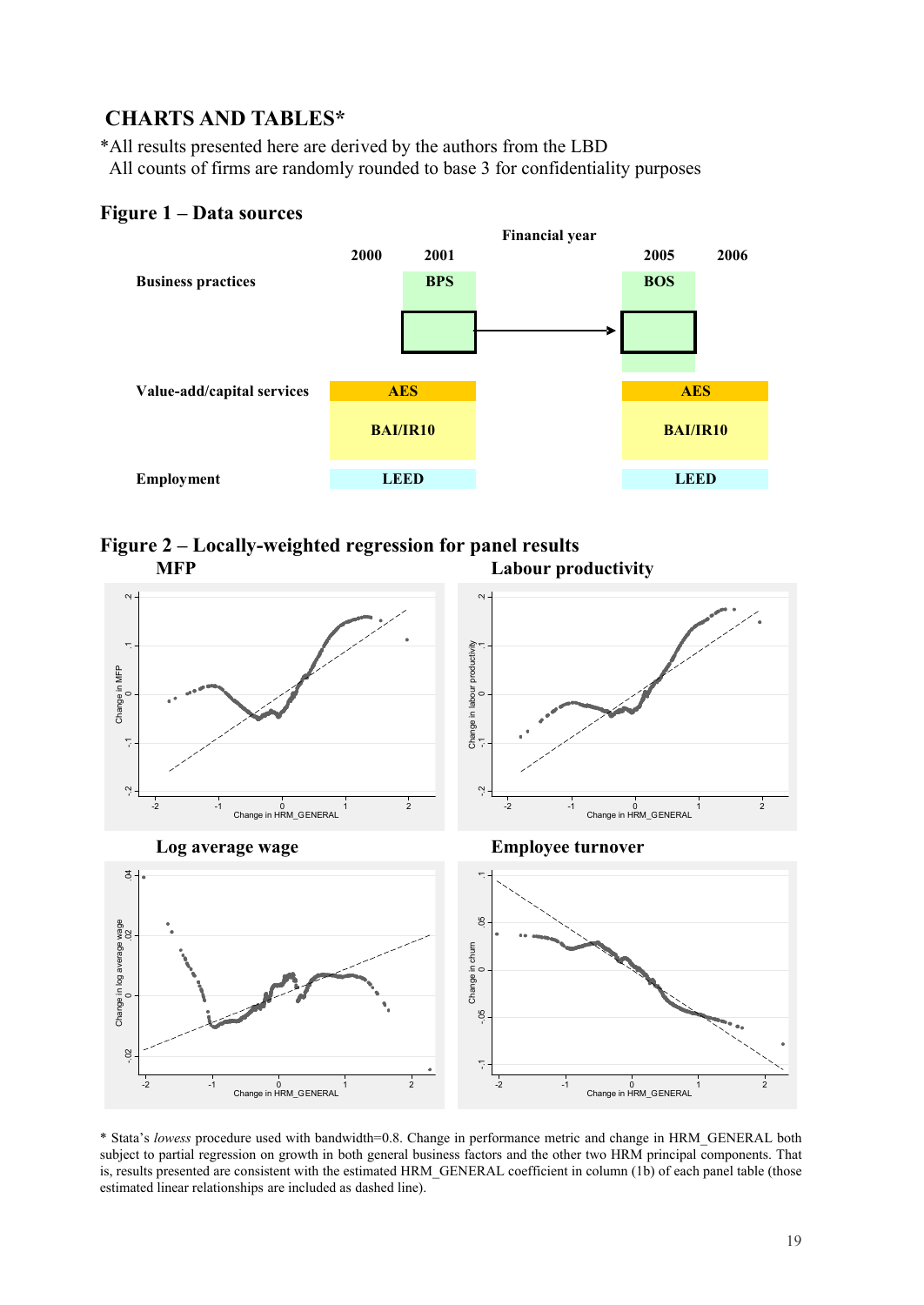

**Figure 3 – Mean employee turnover relative to industry average by change in PERF\_PAY**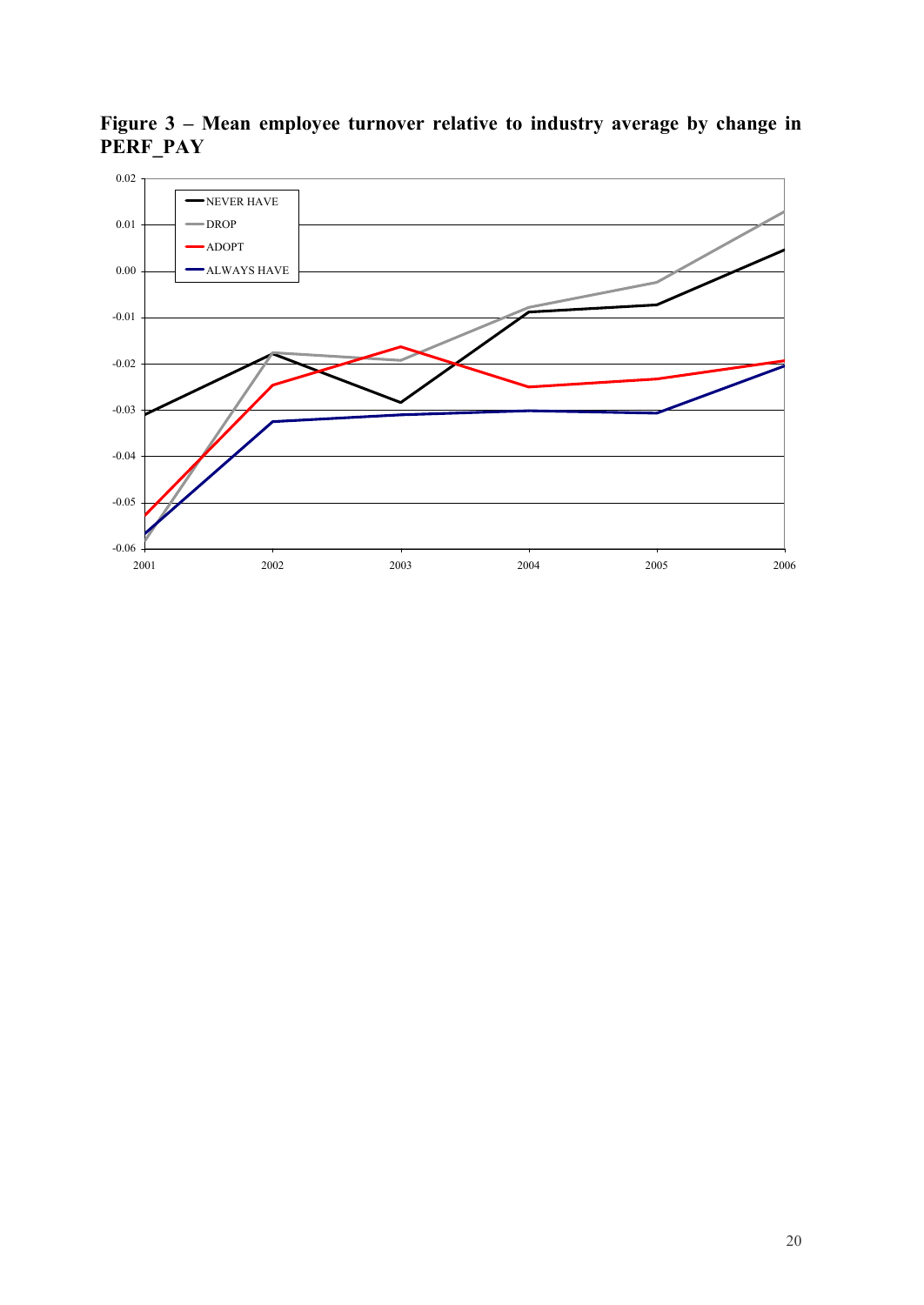| <b>Industry (ANZSIC Division)</b>        | N(2001)  | N(2005) | N(Panel)       |
|------------------------------------------|----------|---------|----------------|
| A - Agriculture, forestry and fishing    | 285      | 870     | 123            |
| <b>B</b> -Mining                         | 45       | 60      | 30             |
| C - Manufacturing                        | 936      | 1,626   | 492            |
| D- Electricity, gas and water            | $\theta$ | 15      | $\overline{0}$ |
| E - Construction                         | 96       | 429     | 51             |
| F-Wholesale trade                        | 267      | 636     | 168            |
| G - Retail trade                         | 126      | 468     | 81             |
| H - Accommodation, cafes and restaurants | 132      | 270     | 57             |
| I - Transport and storage                | 114      | 393     | 72             |
| J - Communication services               | 54       | 111     | 30             |
| K - Finance and insurance                | 159      | 399     | 102            |
| L - Property and business services       | 300      | 1,497   | 171            |
| N - Education                            | 63       | 189     | 48             |
| O - Health and community services        | 120      | 426     | 69             |
| P - Cultural and recreational services   | 60       | 246     | 36             |
| <b>TOTAL</b>                             | 2,757    | 7,635   | 1,530          |

**Table 1 – Observations by industry and year**

\* Firms in the panel are classified by their 2005 industry

**Table 2 – HRM practice questions and means**

| Variable            | <b>Question (BOS)</b>                                                                                                                                                                                                                                         | <b>Responses</b>                                                                        | m(01) | m(05) |
|---------------------|---------------------------------------------------------------------------------------------------------------------------------------------------------------------------------------------------------------------------------------------------------------|-----------------------------------------------------------------------------------------|-------|-------|
| <b>CONSULT</b>      | In developing goals, how often does this<br>business incorporate the requirements of<br>employees?<br>$(4$ -point scale $+$ "don't know")                                                                                                                     | "Never", "Sometimes",<br>$Frequently "=0$<br>" $Always$ "=1                             | 0.372 | 0.308 |
| <b>VALUES</b>       | To what extent does this business promote a set<br>of company values to its employees?<br>$(4$ -point scale + "don't know")                                                                                                                                   | "Not at all", "A little amount",<br>"A moderate amount"=0<br>"A great deal"=1           | 0.456 | 0.453 |
| <b>SUPPLY AUTON</b> | When supply problems arise, do this business's<br>non-managerial staff have the authority to<br>contact external suppliers?<br>$(3-point scale + "don't know")$                                                                                               | "Never", "Sometimes"= $0$<br>" $Always$ "=1                                             | 0.301 | 0.248 |
| <b>FIRM HR PERF</b> | During the last two financial years, to what<br>extent did this business focus on human<br>$(eg$ job<br>satisfaction,<br>skill<br>resources<br>when assessing [business]<br>development)<br>performance?<br>$(4-point scale + "don't know")$                  | "Not at all", "A little<br>$amount" = 0$<br>"A moderate amount", "A great<br>$deal$ "=1 | 0.666 | 0.658 |
| <b>PERF REVIEWS</b> | Over the last financial year, what percentage<br>of employees in this business had formal<br>performance reviews (consistent methods that<br>are recognised and regularly used)?<br>$(6$ -point scale + "don't know")                                         | "Zero"=0<br>Anything $else=1$                                                           | 0.632 | 0.627 |
| PERF PAY            | What percentage of employees in this business<br>are on "pay for performance" schemes (eg<br>productivity based incentives, profit sharing,<br>bonuses, etc)?<br>$(6$ -point scale + "don't know")                                                            | "Zero"=0<br>Anything $else=1$                                                           | 0.431 | 0.409 |
| <b>TRAINING</b>     | Over the last financial year, please estimate<br>the percentage of employees in this business<br>who participated in training<br>$(5-point scale + "don't know")$                                                                                             | $\leq$ 50% of staff trained=0<br>$>$ 50% of staff trained=1                             | 0.472 | 0.395 |
| <b>QUAL AUTON</b>   | Are non-managerial staff actively encouraged<br>to identify problems in goods, services or<br>processes?<br>Are non-managerial staff actively encouraged<br>to suggest improvements to goods, services or<br>processes?<br>$(4$ -point scales + "don't know") | "Not at all", "A little amount",<br>"A moderate amount"=0<br>"A great deal"=1           | 0.598 | 0.711 |

\* Population-weighted means excluding "don't know" and missing responses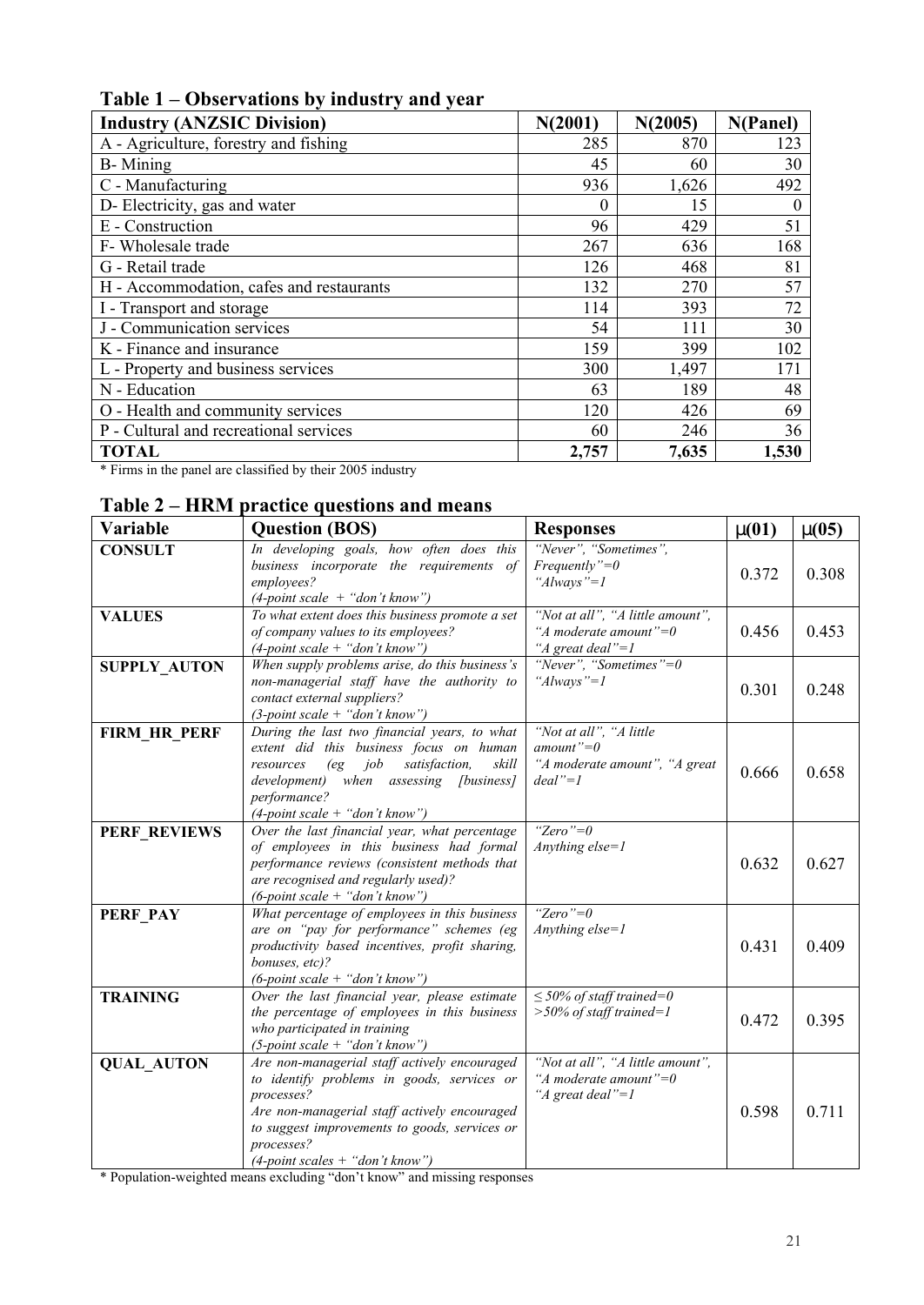| Variable            | <b>Adopted</b> | <b>Dropped</b> | Unchanged |
|---------------------|----------------|----------------|-----------|
| <b>CONSULT</b>      | 0.140          | 0.246          | 0.615     |
| <b>VALUES</b>       | 0.195          | 0.165          | 0.640     |
| <b>SUPPLY AUTON</b> | 0.146          | 0.181          | 0.673     |
| <b>FIRM HR PERF</b> | 0.193          | 0.162          | 0.646     |
| <b>PERF REVIEWS</b> | 0.113          | 0.089          | 0.798     |
| PERF PAY            | 0.132          | 0.111          | 0.757     |
| <b>TRAINING</b>     | 0.157          | 0.196          | 0.648     |
| <b>QUAL AUTON</b>   | 0.247          | 0.134          | 0.620     |

| Table 3 – HRM practice transitions in the panel |  |  |  |  |
|-------------------------------------------------|--|--|--|--|
|-------------------------------------------------|--|--|--|--|

\* Unweighted ("don't know" and missing responses excluded)

### **Table 4 – HRM principal component weights**

|                     |                    | 0               |                  |
|---------------------|--------------------|-----------------|------------------|
| Variable            | <b>HRM GENERAL</b> | <b>HRM PERF</b> | <b>HRM AUTON</b> |
| <b>CONSULT</b>      | 0.347              | $-0.264$        | $-0.157$         |
| <b>VALUES</b>       | 0.435              | $-0.213$        | $-0.090$         |
| <b>SUPPLY AUTON</b> | 0.175              | 0.180           | 0.847            |
| <b>FIRM HR PERF</b> | 0.452              | $-0.183$        | $-0.195$         |
| <b>PERF REVIEWS</b> | 0.369              | 0.446           | $-0.279$         |
| PERF PAY            | 0.181              | 0.759           | $-0.068$         |
| <b>TRAINING</b>     | 0.349              | 0.048           | 0.006            |
| <b>QUAL AUTON</b>   | 0.406              | $-0.205$        | 0.360            |

\* Principal components calculated using tetrachoric correlation matrices with population-weights ("don't know" and missing responses excluded on a pairwise basis)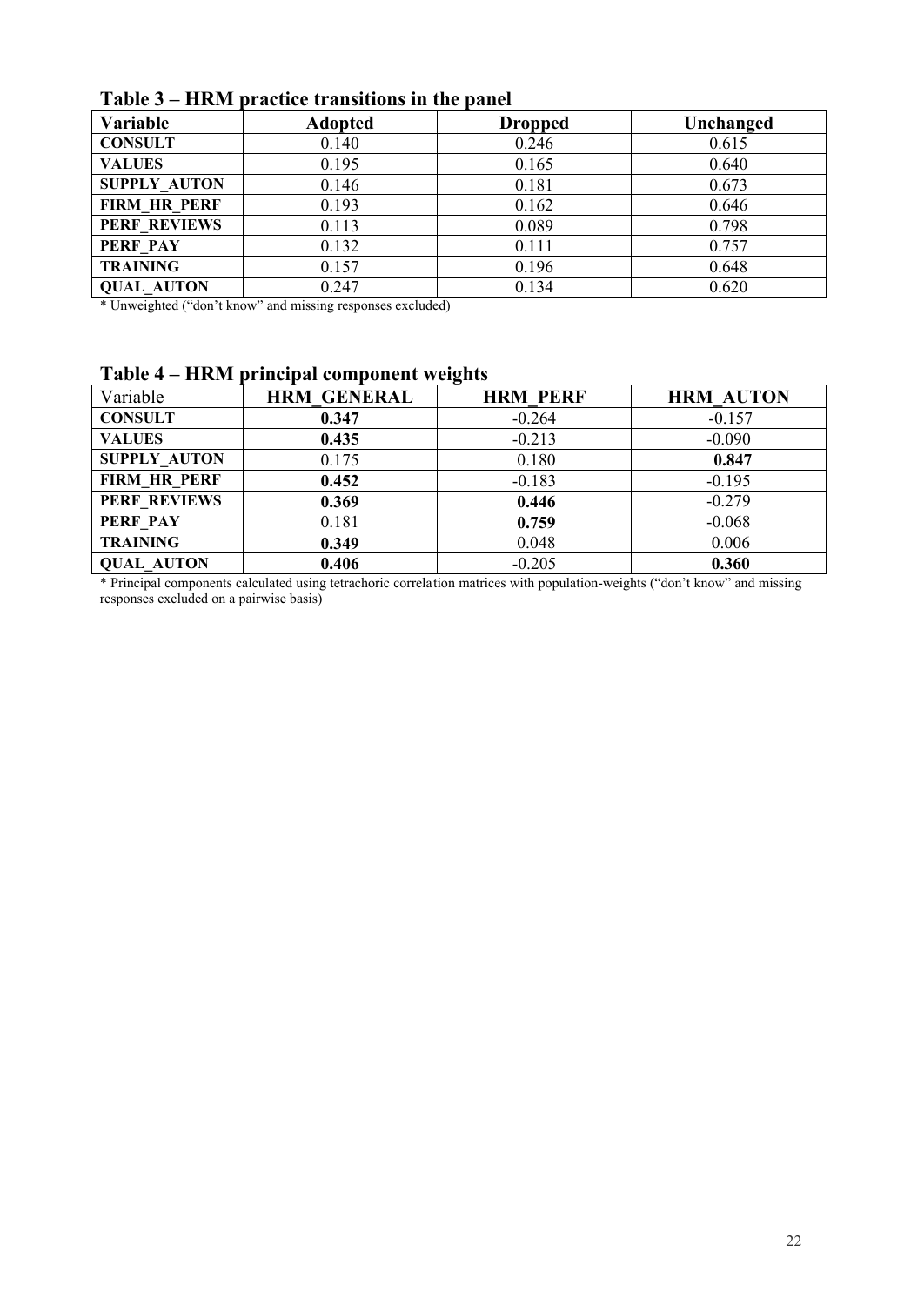|                     |           |            |          | <b>Without General Factors</b> |           |         |          | <b>With General Factors</b> |           |          |          |         |         |         |
|---------------------|-----------|------------|----------|--------------------------------|-----------|---------|----------|-----------------------------|-----------|----------|----------|---------|---------|---------|
|                     | (1a)      | (2a)       | (3a)     | (4a)                           | (5a)      | (6a)    | (7a)     | (1b)                        | (2b)      | (3b)     | (4b)     | (5b)    | (6b)    | (7b)    |
| <b>HRM GENERAL</b>  | $-0.016$  | $-0.003$   | $-0.050$ |                                |           |         |          | 0.032                       | 0.059     | $-0.022$ |          |         |         |         |
|                     | [0.449]   | [0.915]    | [0.101]  |                                |           |         |          | [0.221]                     | [0.112]   | [0.570]  |          |         |         |         |
| <b>HRM PERF</b>     | 0.019     | $-0.007$   | $-0.066$ |                                |           |         |          | 0.028                       | 0.036     | $-0.030$ |          |         |         |         |
|                     | [0.476]   | [0.836]    | [0.159]  |                                |           |         |          | [0.321]                     | [0.376]   | [0.520]  |          |         |         |         |
| <b>HRM AUTON</b>    | $0.075**$ | $0.104***$ | 0.039    |                                |           |         |          | 0.034                       | $0.084**$ | 0.034    |          |         |         |         |
|                     | [0.033]   | [0.003]    | [0.450]  |                                |           |         |          | [0.330]                     | [0.034]   | [0.499]  |          |         |         |         |
| <b>SUPPLY AUTON</b> |           |            |          | $0.063**$                      |           |         |          |                             |           |          | $0.059*$ |         |         |         |
|                     |           |            |          | [0.050]                        |           |         |          |                             |           |          | [0.078]  |         |         |         |
| <b>PERF_REVIEWS</b> |           |            |          |                                | $-0.055*$ |         |          |                             |           |          |          | 0.003   |         |         |
|                     |           |            |          |                                | [0.052]   |         |          |                             |           |          |          | [0.921] |         |         |
| PERF PAY            |           |            |          |                                |           | 0.011   |          |                             |           |          |          |         | 0.019   |         |
|                     |           |            |          |                                |           | [0.689] |          |                             |           |          |          |         | [0.512] |         |
| <b>TRAINING</b>     |           |            |          |                                |           |         | $-0.012$ |                             |           |          |          |         |         | 0.030   |
|                     |           |            |          |                                |           |         | [0.671]  |                             |           |          |          |         |         | [0.281] |
| <b>OBS</b>          | 5475      | 1218       | 1464     | 6312                           | 6315      | 6453    | 6360     | 4992                        | 1008      | 1362     | 5508     | 5490    | 5574    | 5523    |
| $R^2$               | 0.045     | 0.124      | 0.020    | 0.037                          | 0.042     | 0.037   | 0.038    | 0.057                       | 0.145     | 0.052    | 0.051    | 0.053   | 0.051   | 0.052   |
| PC joint test       | 0.128     | 0.030      | 0.032    |                                |           |         |          | 0.356                       | 0.090     | 0.711    |          |         |         |         |
| GF joint test       |           |            |          |                                |           |         |          | 0.019                       | 0.024     | 0.568    | 0.014    | 0.038   | 0.014   | 0.006   |

#### **Table 5 – MFP cross-section results (pooled OLS)**

\* All estimates are population weighted taking account of survey stratification, include all firms with available data and control for 2-digit (ANZSIC) industry as described in Appendix B, except columns 2(a/b) which only includes the balanced panel sub-sample (and is unweighted); and columns 3(a/b) which is only estimated on the manufacturing sub-sample. Robust p-values in brackets: \*\*\*=1%, \*\*=5%, \*=10% significance level.

#### **Table 6 – MFP panel results (fixed effects)**

|                      |          |            |         | <b>Without General Factors</b> |         |           | <b>With General Factors</b> |            |         |          |         |           |
|----------------------|----------|------------|---------|--------------------------------|---------|-----------|-----------------------------|------------|---------|----------|---------|-----------|
|                      | (1a)     | (2a)       | (3a)    | (4a)                           | (5a)    | (6a)      | (1b)                        | (2b)       | (3b)    | (4b)     | (5b)    | (6b)      |
| <b>HRM_GENERAL</b>   | $0.062*$ | $0.149***$ |         |                                |         |           | $0.089**$                   | $0.186***$ |         |          |         |           |
|                      | [0.069]  | [0.003]    |         |                                |         |           | [0.050]                     | [0.008]    |         |          |         |           |
| <b>HRM_PERF</b>      | 0.006    | 0.052      |         |                                |         |           | 0.054                       | 0.096      |         |          |         |           |
|                      | [0.900]  | [0.457]    |         |                                |         |           | [0.372]                     | [0.214]    |         |          |         |           |
| <b>HRM_AUTON</b>     | 0.018    | 0.059      |         |                                |         |           | $-0.01$                     | 0.025      |         |          |         |           |
|                      | [0.688]  | [0.192]    |         |                                |         |           | [0.839]                     | [0.662]    |         |          |         |           |
| <b>SUPPLY AUTON</b>  |          |            | 0.047   |                                |         |           |                             |            | 0.021   |          |         |           |
|                      |          |            | [0.245] |                                |         |           |                             |            | [0.658] |          |         |           |
| <b>PERF REVIEWS</b>  |          |            |         | $-0.05$                        |         |           |                             |            |         | $-0.026$ |         |           |
|                      |          |            |         | [0.362]                        |         |           |                             |            |         | [0.692]  |         |           |
| <b>PERF PAY</b>      |          |            |         |                                | 0.049   |           |                             |            |         |          | 0.073   |           |
|                      |          |            |         |                                | [0.241] |           |                             |            |         |          | [0.166] |           |
| <b>TRAINING</b>      |          |            |         |                                |         | $0.071**$ |                             |            |         |          |         | $0.079**$ |
|                      |          |            |         |                                |         | [0.037]   |                             |            |         |          |         | [0.045]   |
| <b>OBS</b>           | 609      | 207        | 738     | 753                            | 780     | 741       | 504                         | 177        | 573     | 579      | 594     | 576       |
| $R^2$                | 0.007    | 0.049      | 0.002   | 0.001                          | 0.002   | 0.006     | 0.071                       | 0.231      | 0.051   | 0.052    | 0.052   | 0.059     |
| PC joint test        | 0.280    | 0.002      |         |                                |         |           | 0.232                       | 0.011      |         |          |         |           |
| <b>GF</b> joint test |          |            |         |                                |         |           | 0.143                       | 0.039      | 0.246   | 0.164    | 0.129   | 0.126     |

\* Estimates are unweighted and include all firms with available data, except columns 2(a/b) which is only estimated on the manufacturing sub-sample. Robust p-values in brackets: \*\*\*=1%, \*\*=5%, \*=10% significance level.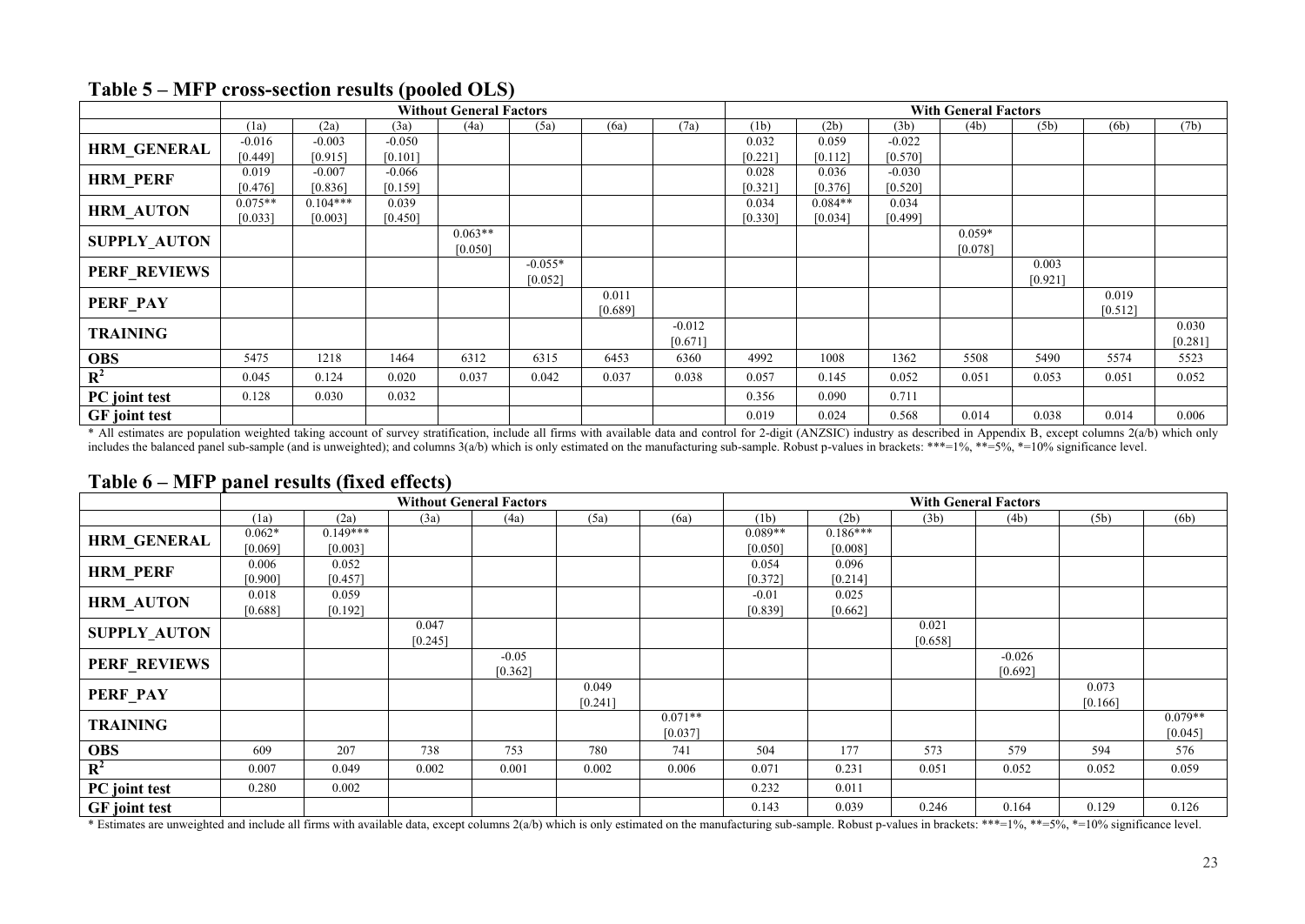|                      |            |           |         | <b>Without General Factors</b> |         |            |         | <b>With General Factors</b> |            |         |           |         |           |         |
|----------------------|------------|-----------|---------|--------------------------------|---------|------------|---------|-----------------------------|------------|---------|-----------|---------|-----------|---------|
|                      | (1a)       | (2a)      | (3a)    | (4a)                           | (5a)    | (6a)       | (7a)    | (1b)                        | (2b)       | (3b)    | (4b)      | (5b)    | (6b)      | (7b)    |
| <b>HRM GENERAL</b>   | $-0.004$   | $0.065*$  | 0.010   |                                |         |            |         | 0.029                       | $0.120***$ | 0.019   |           |         |           |         |
|                      | [0.885]    | [0.053]   | [0.768] |                                |         |            |         | [0.332]                     | [0.005]    | [0.653] |           |         |           |         |
| <b>HRM PERF</b>      | $0.105***$ | $0.078*$  | 0.059   |                                |         |            |         | $0.091***$                  | $0.090*$   | 0.048   |           |         |           |         |
|                      | [0.001]    | [0.054]   | [0.222] |                                |         |            |         | [0.009]                     | [0.067]    | [0.326] |           |         |           |         |
| <b>HRM AUTON</b>     | 0.06       | $0.100**$ | 0.045   |                                |         |            |         | 0.042                       | $0.090*$   | 0.058   |           |         |           |         |
|                      | [0.109]    | [0.024]   | [0.402] |                                |         |            |         | [0.273]                     | [0.078]    | [0.281] |           |         |           |         |
| <b>SUPPLY AUTON</b>  |            |           |         | $0.087**$                      |         |            |         |                             |            |         | $0.091**$ |         |           |         |
|                      |            |           |         | [0.014]                        |         |            |         |                             |            |         | [0.016]   |         |           |         |
| <b>PERF_REVIEWS</b>  |            |           |         |                                | 0.006   |            |         |                             |            |         |           | 0.027   |           |         |
|                      |            |           |         |                                | [0.860] |            |         |                             |            |         |           | [0.485] |           |         |
| <b>PERF PAY</b>      |            |           |         |                                |         | $0.082***$ |         |                             |            |         |           |         | $0.080**$ |         |
|                      |            |           |         |                                |         | [0.006]    |         |                             |            |         |           |         | [0.016]   |         |
| <b>TRAINING</b>      |            |           |         |                                |         |            | 0.006   |                             |            |         |           |         |           | 0.029   |
|                      |            |           |         |                                |         |            | [0.844] |                             |            |         |           |         |           | [0.359] |
| <b>OBS</b>           | 5493       | 1224      | 1467    | 6342                           | 6348    | 6486       | 6393    | 5007                        | 1014       | 1365    | 5535      | 5517    | 5601      | 5553    |
| $\mathbf{R}^2$       | 0.079      | 0.163     | 0.028   | 0.07                           | 0.073   | 0.072      | 0.071   | 0.084                       | 0.178      | 0.057   | 0.075     | 0.077   | 0.075     | 0.073   |
| PC joint test        | 0.004      | 0.020     | 0.408   |                                |         |            |         | 0.047                       | 0.010      | 0.386   |           |         |           |         |
| <b>GF</b> joint test |            |           |         |                                |         |            |         | 0.267                       | 0.125      | 0.831   | 0.577     | 0.475   | 0.663     | 0.683   |

#### **Table 7 – Labour productivity cross-section results (pooled OLS)**

\* All estimates are population weighted taking account of survey stratification, include all firms with available data and control for 2-digit (ANZSIC) industry as described in Appendix B, except columns 2(a/b) which only includes the balanced panel sub-sample (and is unweighted); and columns 3(a/b) which is only estimated on the manufacturing sub-sample. Robust p-values in brackets: \*\*\*=1%, \*\*=5%, \*=10% significance level.

#### **Table 8 – Labour productivity panel results (fixed effects)**

|                           |          |           |         | <b>Without General Factors</b> |         |           | <b>With General Factors</b> |           |         |          |         |           |
|---------------------------|----------|-----------|---------|--------------------------------|---------|-----------|-----------------------------|-----------|---------|----------|---------|-----------|
|                           | (1a)     | (2a)      | (3a)    | (4a)                           | (5a)    | (6a)      | (1b)                        | (2b)      | (3b)    | (4b)     | (5b)    | (6b)      |
| <b>HRM GENERAL</b>        | $0.070*$ | $0.131**$ |         |                                |         |           | $0.089*$                    | $0.159**$ |         |          |         |           |
|                           | [0.060]  | [0.027]   |         |                                |         |           | [0.061]                     | [0.034]   |         |          |         |           |
| <b>HRM_PERF</b>           | 0.014    | 0.058     |         |                                |         |           | 0.044                       | 0.082     |         |          |         |           |
|                           | [0.789]  | [0.501]   |         |                                |         |           | [0.489]                     | [0.364]   |         |          |         |           |
| <b>HRM_AUTON</b>          | 0.038    | 0.054     |         |                                |         |           | 0.019                       | 0.016     |         |          |         |           |
|                           | [0.413]  | [0.325]   |         |                                |         |           | [0.728]                     | [0.806]   |         |          |         |           |
| <b>SUPPLY AUTON</b>       |          |           | 0.055   |                                |         |           |                             |           | 0.028   |          |         |           |
|                           |          |           | [0.225] |                                |         |           |                             |           | [0.589] |          |         |           |
| <b>PERF REVIEWS</b>       |          |           |         | $-0.079$                       |         |           |                             |           |         | $-0.097$ |         |           |
|                           |          |           |         | [0.193]                        |         |           |                             |           |         | [0.218]  |         |           |
| PERF PAY                  |          |           |         |                                | 0.029   |           |                             |           |         |          | 0.027   |           |
|                           |          |           |         |                                | [0.557] |           |                             |           |         |          | [0.671] |           |
| <b>TRAINING</b>           |          |           |         |                                |         | $0.076**$ |                             |           |         |          |         | $0.086**$ |
|                           |          |           |         |                                |         | [0.030]   |                             |           |         |          |         | [0.030]   |
| <b>OBS</b>                | 612      | 207       | 741     | 756                            | 780     | 744       | 507                         | 180       | 576     | 582      | 594     | 579       |
| $\overline{\mathbb{R}^2}$ | 0.009    | 0.035     | 0.003   | 0.003                          | 0.001   | 0.006     | 0.061                       | 0.189     | 0.035   | 0.039    | 0.034   | 0.050     |
| PC joint test             | 0.190    | 0.045     |         |                                |         |           | 0.284                       | 0.120     |         |          |         |           |
| <b>GF</b> joint test      |          |           |         |                                |         |           | 0.225                       | 0.069     | 0.627   | 0.426    | 0.545   | 0.237     |

\* Estimates are unweighted and include all firms with available data, except columns 2(a/b) which is only estimated on the manufacturing sub-sample. Robust p-values in brackets: \*\*\*=1%, \*=5%, \*=10% significance level.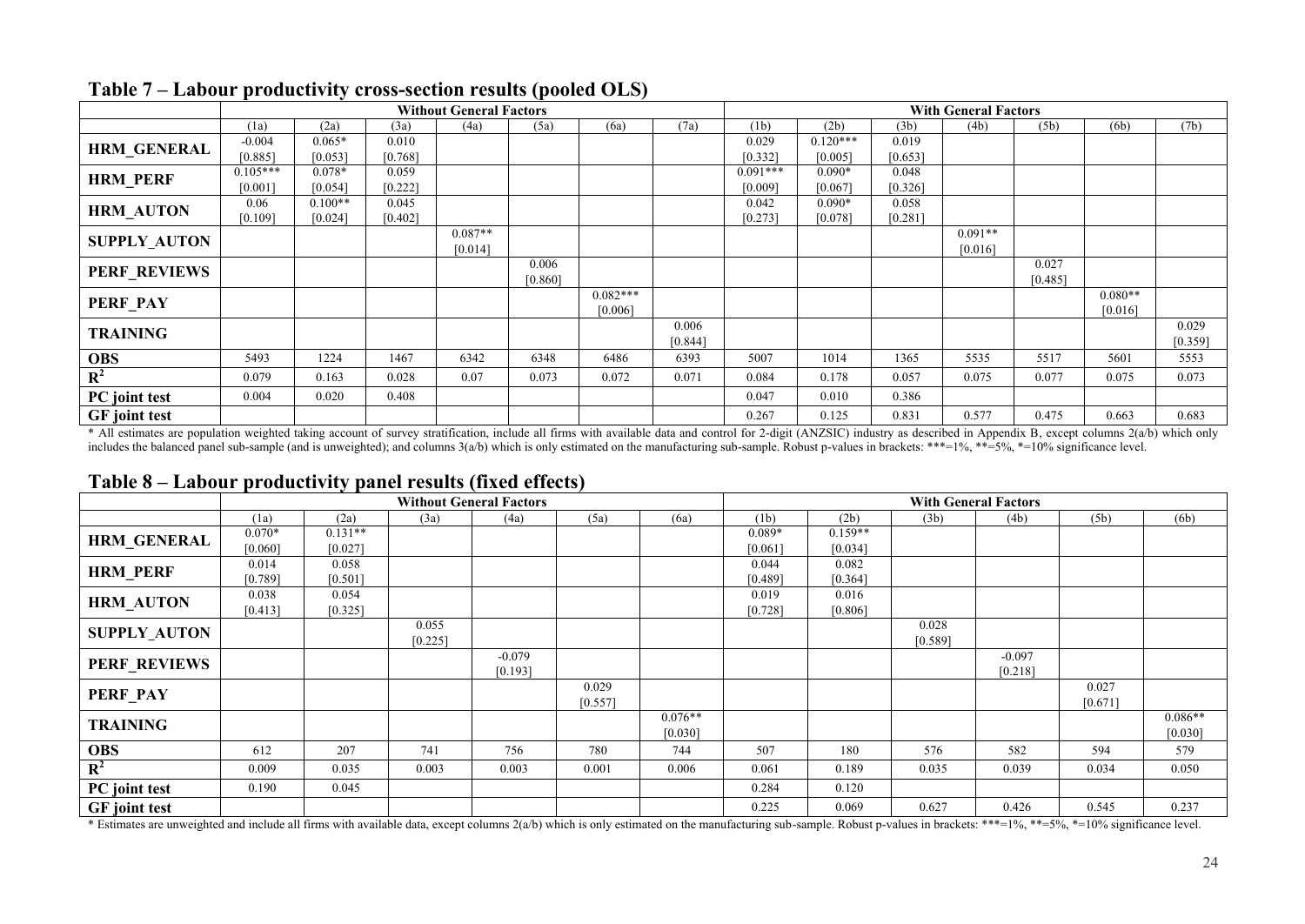| $\overline{\phantom{a}}$ | $\overline{\phantom{a}}$ | $\sim$     |            | <b>Without General Factors</b> |            |            |           | <b>With General Factors</b> |            |            |            |            |            |         |
|--------------------------|--------------------------|------------|------------|--------------------------------|------------|------------|-----------|-----------------------------|------------|------------|------------|------------|------------|---------|
|                          | (1a)                     | (2a)       | (3a)       | (4a)                           | (5a)       | (6a)       | (7a)      | (1b)                        | (2b)       | (3b)       | (4b)       | (5b)       | (6b)       | (7b)    |
| <b>HRM GENERAL</b>       | $0.064***$               | $0.054***$ | $0.040***$ |                                |            |            |           | $0.040**$                   | 0.026      | 0.005      |            |            |            |         |
|                          | [0.000]                  | [0.000]    | [0.002]    |                                |            |            |           | [0.027]                     | [0.168]    | [0.727]    |            |            |            |         |
| <b>HRM PERF</b>          | $0.167***$               | $0.155***$ | $0.131***$ |                                |            |            |           | $0.159***$                  | $0.145***$ | $0.095***$ |            |            |            |         |
|                          | [0.000]                  | [0.000]    | [0.000]    |                                |            |            |           | [0.000]                     | [0.000]    | [0.000]    |            |            |            |         |
| <b>HRM_AUTON</b>         | 0.021                    | 0.029      | $0.032*$   |                                |            |            |           | 0.035                       | $0.040*$   | $0.044**$  |            |            |            |         |
|                          | [0.335]                  | [0.142]    | [0.065]    |                                |            |            |           | [0.108]                     | [0.072]    | [0.012]    |            |            |            |         |
| <b>SUPPLY AUTON</b>      |                          |            |            | $0.108***$                     |            |            |           |                             |            |            | $0.095***$ |            |            |         |
|                          |                          |            |            | [0.000]                        |            |            |           |                             |            |            | [0.000]    |            |            |         |
| <b>PERF REVIEWS</b>      |                          |            |            |                                | $0.133***$ |            |           |                             |            |            |            | $0.093***$ |            |         |
|                          |                          |            |            |                                | [0.000]    |            |           |                             |            |            |            | [0.000]    |            |         |
| PERF PAY                 |                          |            |            |                                |            | $0.176***$ |           |                             |            |            |            |            | $0.151***$ |         |
|                          |                          |            |            |                                |            | [0.000]    |           |                             |            |            |            |            | [0.000]    |         |
| <b>TRAINING</b>          |                          |            |            |                                |            |            | $0.040**$ |                             |            |            |            |            |            | 0.007   |
|                          |                          |            |            |                                |            |            | [0.030]   |                             |            |            |            |            |            | [0.697] |
| <b>OBS</b>               | 7218                     | 1932       | 1968       | 8340                           | 8340       | 8523       | 8400      | 6540                        | 1614       | 1818       | 7209       | 7185       | 7296       | 7242    |
| $\mathbb{R}^2$           | 0.071                    | 0.085      | 0.078      | 0.025                          | 0.037      | 0.053      | 0.015     | 0.103                       | 0.111      | 0.149      | 0.068      | 0.070      | 0.087      | 0.059   |
| PC joint test            | 0.000                    | 0.000      | 0.000      |                                |            |            |           | 0.000                       | 0.000      | 0.000      |            |            |            |         |
| <b>GF</b> joint test     |                          |            |            |                                |            |            |           | 0.000                       | 0.015      | 0.000      | 0.000      | 0.000      | 0.000      | 0.000   |

#### **Table 9 – Log average wage cross-section results (pooled OLS)**

\* All estimates are population weighted taking account of survey stratification, include all firms with available data and control for 2-digit (ANZSIC) industry as described in Appendix B, except columns 2(a/b) which only includes the balanced panel sub-sample (and is unweighted); and columns 3(a/b) which is only estimated on the manufacturing sub-sample. Robust p-values in brackets: \*\*\*=1%, \*\*=5%, \*=10% significance level.

#### **Table 10 – Log average wage panel results (fixed effects)**

|                           |         |           |         | <b>Without General Factors</b> |         |         | <b>With General Factors</b> |           |          |         |           |         |
|---------------------------|---------|-----------|---------|--------------------------------|---------|---------|-----------------------------|-----------|----------|---------|-----------|---------|
|                           | (1a)    | (2a)      | (3a)    | (4a)                           | (5a)    | (6a)    | (1b)                        | (2b)      | (3b)     | (4b)    | (5b)      | (6b)    |
| <b>HRM GENERAL</b>        | 0.008   | $-0.007$  |         |                                |         |         | 0.009                       | $-0.01$   |          |         |           |         |
|                           | [0.420] | [0.648]   |         |                                |         |         | [0.490]                     | [0.654]   |          |         |           |         |
| <b>HRM_PERF</b>           | 0.019   | $0.035**$ |         |                                |         |         | $0.031**$                   | $0.035**$ |          |         |           |         |
|                           | [0.133] | [0.038]   |         |                                |         |         | [0.027]                     | [0.040]   |          |         |           |         |
| <b>HRM_AUTON</b>          | 0.000   | 0.016     |         |                                |         |         | $-0.006$                    | 0.01      |          |         |           |         |
|                           | [0.975] | [0.330]   |         |                                |         |         | [0.615]                     | [0.617]   |          |         |           |         |
| <b>SUPPLY AUTON</b>       |         |           | 0.001   |                                |         |         |                             |           | $-0.002$ |         |           |         |
|                           |         |           | [0.933] |                                |         |         |                             |           | [0.847]  |         |           |         |
| <b>PERF_REVIEWS</b>       |         |           |         | 0.014                          |         |         |                             |           |          | 0.010   |           |         |
|                           |         |           |         | [0.289]                        |         |         |                             |           |          | [0.544] |           |         |
| PERF PAY                  |         |           |         |                                | 0.016   |         |                             |           |          |         | $0.033**$ |         |
|                           |         |           |         |                                | [0.150] |         |                             |           |          |         | [0.010]   |         |
| <b>TRAINING</b>           |         |           |         |                                |         | 0.011   |                             |           |          |         |           | 0.002   |
|                           |         |           |         |                                |         | [0.274] |                             |           |          |         |           | [0.872] |
| <b>OBS</b>                | 966     | 342       | 1209    | 1212                           | 1251    | 1200    | 807                         | 300       | 927      | 927     | 948       | 927     |
| $\overline{\mathbb{R}^2}$ | 0.002   | 0.014     | 0.000   | 0.001                          | 0.001   | 0.001   | 0.033                       | 0.116     | 0.024    | 0.023   | 0.027     | 0.023   |
| PC joint test             | 0.379   | 0.133     |         |                                |         |         | 0.102                       | 0.187     |          |         |           |         |
| <b>GF</b> joint test      |         |           |         |                                |         |         | 0.307                       | 0.177     | 0.305    | 0.409   | 0.379     | 0.412   |

\* Estimates are unweighted and include all firms with available data, except columns 2(a/b) which is only estimated on the manufacturing sub-sample. Robust p-values in brackets: \*\*\*=1%, \*=5%, \*=10% significance level.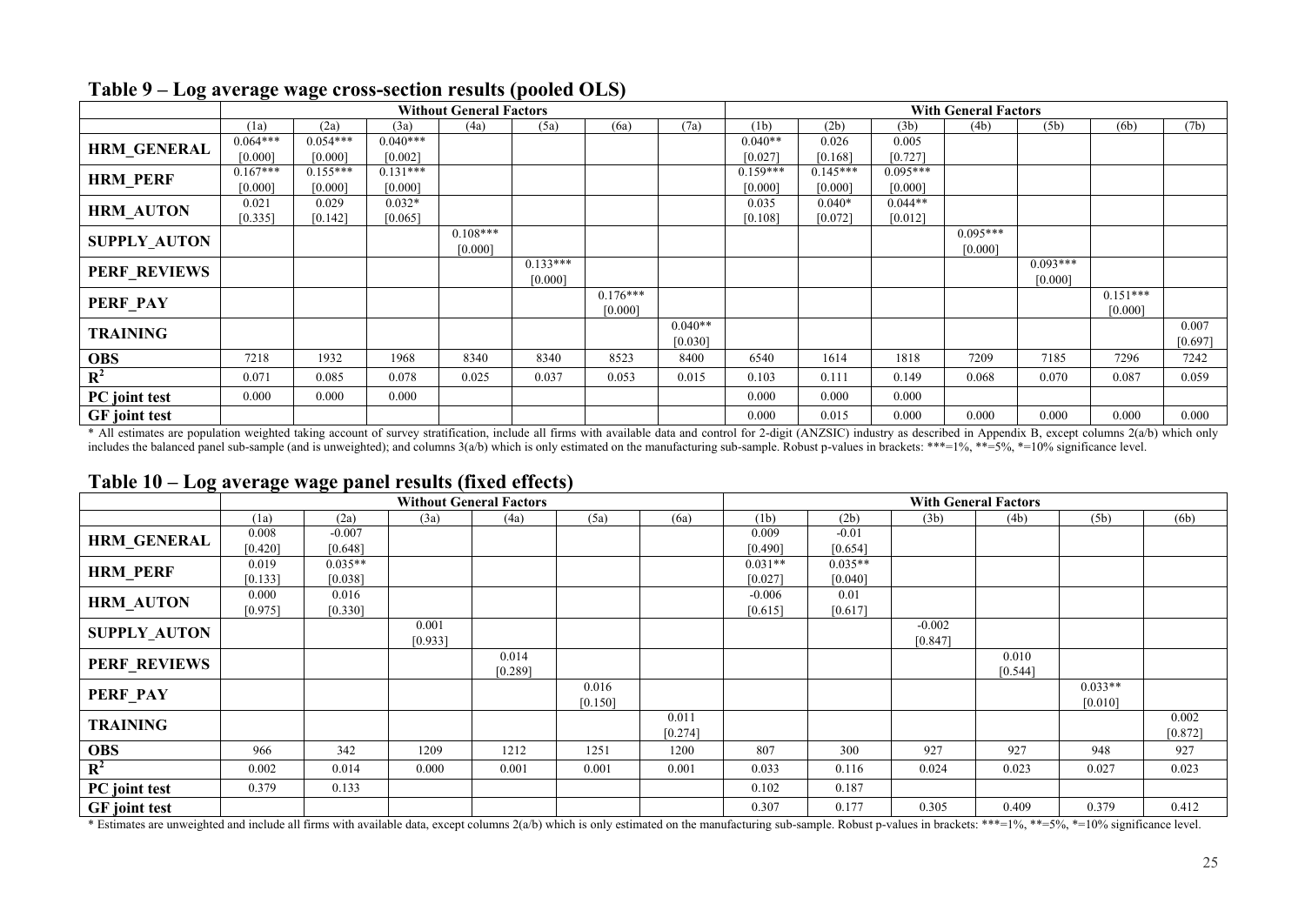|                      |            |             |             | <b>Without General Factors</b> |         |          |          | <b>With General Factors</b> |             |           |            |         |          |          |
|----------------------|------------|-------------|-------------|--------------------------------|---------|----------|----------|-----------------------------|-------------|-----------|------------|---------|----------|----------|
|                      | (1a)       | (2a)        | (3a)        | (4a)                           | (5a)    | (6a)     | (7a)     | (1b)                        | (2b)        | (3b)      | (4b)       | (5b)    | (6b)     | (7b)     |
| <b>HRM GENERAL</b>   | $-0.012$   | $-0.030***$ | $-0.034***$ |                                |         |          |          | $-0.004$                    | $-0.031***$ | $-0.019$  |            |         |          |          |
|                      | [0.209]    | [0.000]     | [0.007]     |                                |         |          |          | [0.720]                     | [0.006]     | [0.145]   |            |         |          |          |
| <b>HRM PERF</b>      | 0.002      | $-0.034***$ | $-0.003$    |                                |         |          |          | 0.000                       | $-0.033**$  | 0.001     |            |         |          |          |
|                      | [0.897]    | [0.006]     | [0.854]     |                                |         |          |          | [0.979]                     | [0.020]     | [0.974]   |            |         |          |          |
| <b>HRM AUTON</b>     | $-0.032**$ | $-0.004$    | $-0.021$    |                                |         |          |          | $-0.030**$                  | $-0.005$    | $-0.029*$ |            |         |          |          |
|                      | [0.018]    | [0.703]     | [0.226]     |                                |         |          |          | [0.030]                     | [0.717]     | [0.097]   |            |         |          |          |
| <b>SUPPLY AUTON</b>  |            |             |             | $-0.036***$                    |         |          |          |                             |             |           | $-0.030**$ |         |          |          |
|                      |            |             |             | [0.008]                        |         |          |          |                             |             |           | [0.032]    |         |          |          |
| <b>PERF_REVIEWS</b>  |            |             |             |                                | 0.001   |          |          |                             |             |           |            | 0.019   |          |          |
|                      |            |             |             |                                | [0.911] |          |          |                             |             |           |            | [0.192] |          |          |
| <b>PERF PAY</b>      |            |             |             |                                |         | $-0.003$ |          |                             |             |           |            |         | $-0.002$ |          |
|                      |            |             |             |                                |         | [0.765]  |          |                             |             |           |            |         | [0.896]  |          |
| <b>TRAINING</b>      |            |             |             |                                |         |          | $-0.015$ |                             |             |           |            |         |          | $-0.012$ |
|                      |            |             |             |                                |         |          | [0.212]  |                             |             |           |            |         |          | [0.340]  |
| <b>OBS</b>           | 7215       | 1932        | 1968        | 8337                           | 8337    | 8520     | 8397     | 6537                        | 1608        | 1818      | 7206       | 7182    | 7293     | 7239     |
| $\mathbb{R}^2$       | 0.019      | 0.044       | 0.020       | 0.013                          | 0.011   | 0.010    | 0.011    | 0.034                       | 0.070       | 0.069     | 0.030      | 0.027   | 0.027    | 0.028    |
| PC joint test        | 0.071      | 0.000       | 0.005       |                                |         |          |          | 0.182                       | 0.007       | 0.061     |            |         |          |          |
| <b>GF</b> joint test |            |             |             |                                |         |          |          | 0.047                       | 0.137       | 0.005     | 0.052      | 0.113   | 0.063    | 0.062    |

#### **Table 11 – Employee turnover cross-section results (pooled OLS)**

\* All estimates are population weighted taking account of survey stratification, include all firms with available data and control for 2-digit (ANZSIC) industry as described in Appendix B, except columns 2(a/b) which only includes the balanced panel sub-sample (and is unweighted); and columns 3(a/b) which is only estimated on the manufacturing sub-sample. Robust p-values in brackets: \*\*\*=1%, \*\*=5%, \*=10% significance level.

#### **Table 12 – Employee turnover panel results (fixed effects)**

|                      | <b>Without General Factors</b> |             |         |            |            |            |             | <b>With General Factors</b> |         |          |            |          |  |
|----------------------|--------------------------------|-------------|---------|------------|------------|------------|-------------|-----------------------------|---------|----------|------------|----------|--|
|                      | (1a)                           | (2a)        | (3a)    | (4a)       | (5a)       | (6a)       | (1b)        | (2b)                        | (3b)    | (4b)     | (5b)       | (6b)     |  |
| <b>HRM_GENERAL</b>   | $-0.054***$                    | $-0.052***$ |         |            |            |            | $-0.046***$ | $-0.055***$                 |         |          |            |          |  |
|                      | [0.000]                        | [0.002]     |         |            |            |            | [0.001]     | [0.003]                     |         |          |            |          |  |
| <b>HRM PERF</b>      | $-0.024$                       | $-0.055**$  |         |            |            |            | $-0.027$    | $-0.047**$                  |         |          |            |          |  |
|                      | [0.227]                        | [0.015]     |         |            |            |            | [0.185]     | [0.033]                     |         |          |            |          |  |
| <b>HRM_AUTON</b>     | $0.027*$                       | $0.051**$   |         |            |            |            | 0.019       | $0.060***$                  |         |          |            |          |  |
|                      | [0.076]                        | [0.011]     |         |            |            |            | [0.240]     | [0.003]                     |         |          |            |          |  |
| <b>SUPPLY AUTON</b>  |                                |             | 0.011   |            |            |            |             |                             | 0.009   |          |            |          |  |
|                      |                                |             | [0.435] |            |            |            |             |                             | [0.540] |          |            |          |  |
| <b>PERF_REVIEWS</b>  |                                |             |         | $-0.042**$ |            |            |             |                             |         | $-0.016$ |            |          |  |
|                      |                                |             |         | [0.018]    |            |            |             |                             |         | [0.399]  |            |          |  |
| PERF PAY             |                                |             |         |            | $-0.041**$ |            |             |                             |         |          | $-0.044**$ |          |  |
|                      |                                |             |         |            | [0.035]    |            |             |                             |         |          | [0.030]    |          |  |
| <b>TRAINING</b>      |                                |             |         |            |            | $-0.028**$ |             |                             |         |          |            | $-0.019$ |  |
|                      |                                |             |         |            |            | [0.045]    |             |                             |         |          |            | [0.231]  |  |
| <b>OBS</b>           | 966                            | 342         | 1206    | 1212       | 1251       | 1200       | 804         | 300                         | 927     | 927      | 948        | 927      |  |
| $\mathbb{R}^2$       | 0.019                          | 0.045       | 0.000   | 0.004      | 0.005      | 0.003      | 0.057       | 0.144                       | 0.035   | 0.037    | 0.041      | 0.040    |  |
| PC joint test        | 0.000                          | 0.002       |         |            |            |            | 0.005       | 0.000                       |         |          |            |          |  |
| <b>GF</b> joint test |                                |             |         |            |            |            | 0.012       | 0.132                       | 0.015   | 0.012    | 0.016      | 0.008    |  |

\* Estimates are unweighted and include all firms with available data, except columns 2(a/b) which is only estimated on the manufacturing sub-sample. Robust p-values in brackets: \*\*\*=1%, \*\*=5%, \*=10% significance level.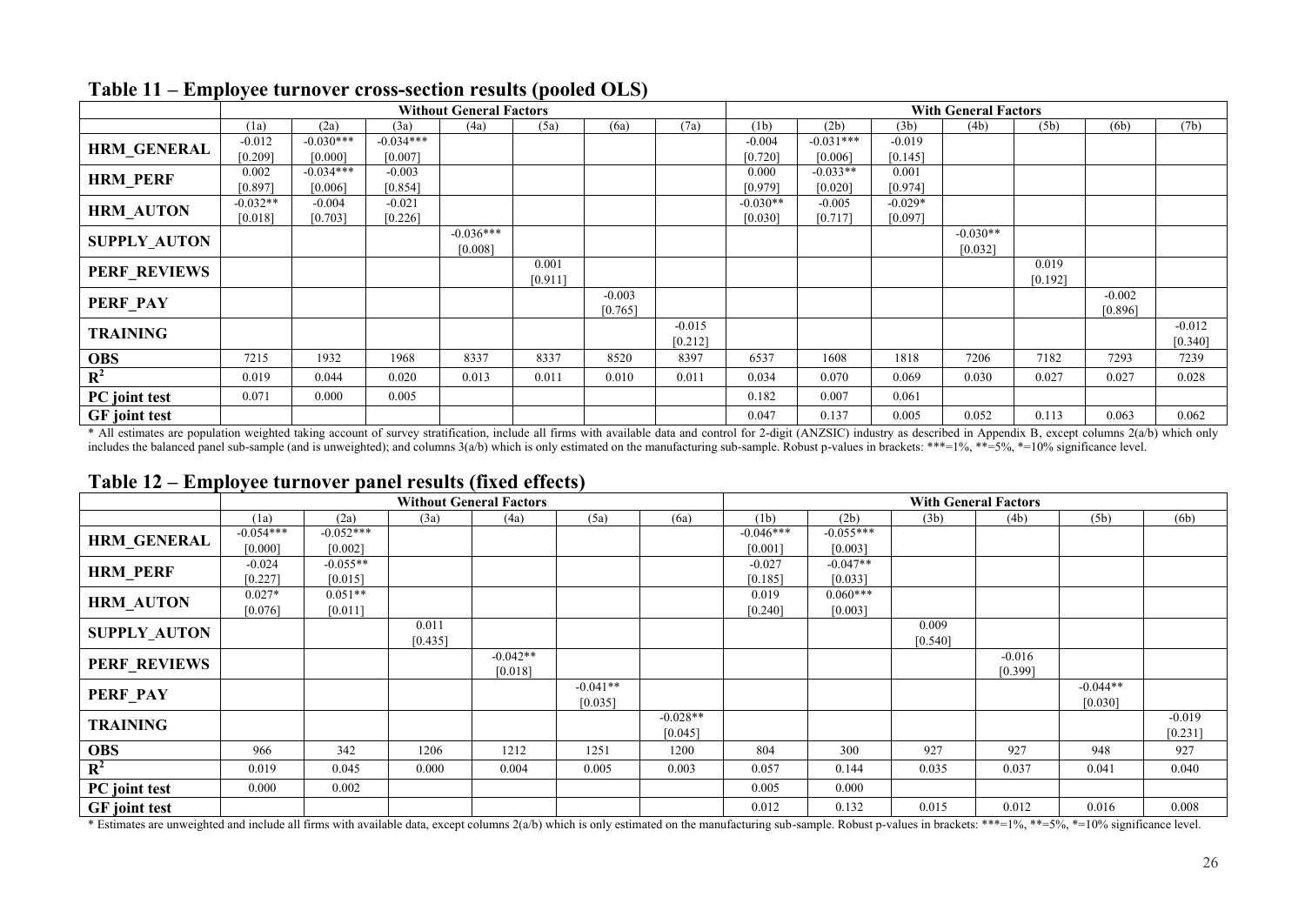|                      | <b>Without General Factors</b> |            |            |            |            |            |            | <b>With General Factors</b> |            |            |            |            |            |         |
|----------------------|--------------------------------|------------|------------|------------|------------|------------|------------|-----------------------------|------------|------------|------------|------------|------------|---------|
|                      | (1a)                           | (2a)       | (3a)       | (4a)       | (5a)       | (6a)       | (7a)       | (1b)                        | (2b)       | (3b)       | (4b)       | (5b)       | (6b)       | (7b)    |
| <b>HRM GENERAL</b>   | $0.036***$                     | $0.048***$ | $0.021*$   |            |            |            |            | $0.025*$                    | $0.037**$  | 0.01       |            |            |            |         |
|                      | [0.001]                        | [0.000]    | [0.084]    |            |            |            |            | [0.051]                     | [0.011]    | [0.508]    |            |            |            |         |
| <b>HRM_PERF</b>      | $0.108***$                     | $0.099***$ | $0.061***$ |            |            |            |            | $0.102***$                  | $0.103***$ | $0.037**$  |            |            |            |         |
|                      | [0.000]                        | [0.000]    | [0.000]    |            |            |            |            | [0.000]                     | [0.000]    | [0.012]    |            |            |            |         |
| <b>HRM_AUTON</b>     | $0.031**$                      | $0.028*$   | $0.035**$  |            |            |            |            | $0.036**$                   | 0.027      | $0.046***$ |            |            |            |         |
|                      | [0.032]                        | [0.061]    | [0.042]    |            |            |            |            | [0.019]                     | [0.107]    | [0.006]    |            |            |            |         |
| <b>SUPPLY_AUTON</b>  |                                |            |            | $0.066***$ |            |            |            |                             |            |            | $0.064***$ |            |            |         |
|                      |                                |            |            | [0.000]    |            |            |            |                             |            |            | [0.000]    |            |            |         |
| <b>PERF REVIEWS</b>  |                                |            |            |            | $0.070***$ |            |            |                             |            |            |            | $0.043***$ |            |         |
|                      |                                |            |            |            | [0.000]    |            |            |                             |            |            |            | [0.008]    |            |         |
| PERF PAY             |                                |            |            |            |            | $0.116***$ |            |                             |            |            |            |            | $0.109***$ |         |
|                      |                                |            |            |            |            | [0.000]    |            |                             |            |            |            |            | [0.000]    |         |
| <b>TRAINING</b>      |                                |            |            |            |            |            | $0.036***$ |                             |            |            |            |            |            | 0.019   |
|                      |                                |            |            |            |            |            | [0.007]    |                             |            |            |            |            |            | [0.148] |
| <b>OBS</b>           | 7215                           | 1932       | 1968       | 8340       | 8337       | 8520       | 8400       | 6537                        | 1608       | 1818       | 7212       | 7185       | 7296       | 7239    |
| $\mathbb{R}^2$       | 0.055                          | 0.088      | 0.030      | 0.019      | 0.022      | 0.042      | 0.015      | 0.080                       | 0.121      | 0.062      | 0.052      | 0.052      | 0.071      | 0.047   |
| PC joint test        | 0.000                          | 0.000      | 0.000      |            |            |            |            | 0.000                       | 0.000      | 0.002      |            |            |            |         |
| <b>GF</b> joint test |                                |            |            |            |            |            |            | 0.002                       | 0.061      | 0.013      | 0.000      | 0.000      | 0.011      | 0.000   |

#### **Table 13 – Average worker fixed effect cross-section results (pooled OLS)**

\* All estimates are population weighted taking account of survey stratification, include all firms with available data and control for 2-digit (ANZSIC) industry as described in Appendix B, except columns 2(a/b) which only includes the balanced panel sub-sample (and is unweighted); and columns  $3(a/b)$  which is only estimated on the manufacturing sub-sample. Robust p-values in brackets: \*\*\*=1%, \*\*=5%, \*=10% significance level.

#### **Table 14 – Log average hours wage comparison (BOS cross-section only)**

|                      |                       | Log average wage      | Log average hourly wage |                     |  |  |
|----------------------|-----------------------|-----------------------|-------------------------|---------------------|--|--|
|                      | (1a)                  | (1b)                  | (2a)                    | (2b)                |  |  |
| <b>HRM GENERAL</b>   | $0.082***$<br>[0.003] |                       | $-0.006$<br>[0.748]     |                     |  |  |
| <b>HRM PERF</b>      | $0.162***$<br>[0.000] |                       | $0.054***$<br>[0.005]   |                     |  |  |
| <b>HRM AUTON</b>     | $0.055**$<br>[0.015]  |                       | $0.064***$<br>[0.003]   |                     |  |  |
| PERF PAY             |                       | $0.146***$<br>[0.000] |                         | $0.036*$<br>[0.066] |  |  |
| <b>OBS</b>           | 3435                  | 3861                  | 3435                    | 3861                |  |  |
| $\mathbf{R}^2$       | 0.119                 | 0.089                 | 0.221                   | 0.217               |  |  |
| PC joint test        | 0.000                 |                       | 0.001                   |                     |  |  |
| <b>GF</b> joint test | 0.003                 | 0.000                 | 0.036                   | 0.167               |  |  |

\* All estimates are population weighted taking account of survey stratification, include all firms with available data (common sample applied across corresponding a-b pair) and include 2-digit (ANZSIC) industry dummies as described in Appendix B and general business factors Robust p-values in brackets (\*\*\*=1%, \*\*=5%, \*=10% significance level).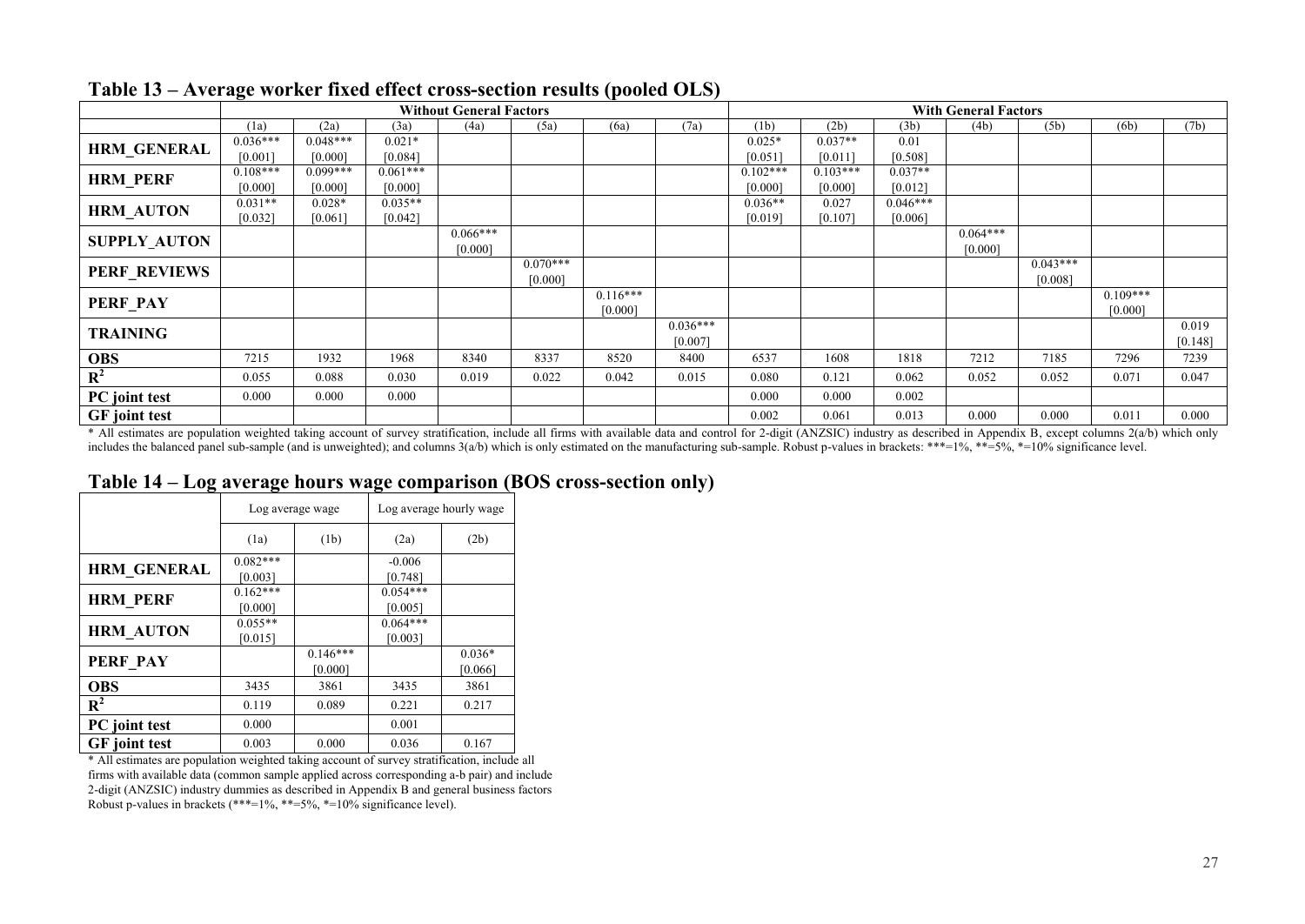### **APPENDIX A: GENERAL MANAGEMENT PRACTICE VARIABLES**

The general factors are principal components (tetrachoric correlations) constructed from binary response categories to a wide range of survey questions outside of HRM. Only factors with eigenvalues greater than one are retained, yielding twenty-two variables to act as controls for general business practices. The following questions were used in the construction of the factors (BOS 2005 wording):  $34$ 

#### **Strategy and goals**

- How important are the following to the strategies of this business: pricing of products; quality of products; flexibility/ability to make changes; delivery of products; innovation (5 questions, 4-point scale + "don't know")
- During the last two financial years, to what extent did this business focus on existing domestic markets?  $(4\text{-point scale} + \text{``don't know''})$
- Does this business have a clear vision or mission for the future? (yes/no)

#### **Customers**

- Does this business have set procedures (consistent methods that staff know and adhere to) for dealing with customer complaints? (yes/no)
- To what extent do staff, other than sales and marketing staff, have contact with major customers? (4-point scale  $+$  "don't know")
- How closely does this business work with customers to develop or improve products? (4 point scale + "don't know")

#### **Information and benchmarking**

- Does this business have a formal system in place to manage the storing and retrieving of information? (yes/no)
- Is it part of the regular work of one or more people (either staff or outside contractors) to assess whether this business is achieving its goals? (yes/no/not applicable)
- During the last two financial years, to what extent did this business focus on the following when assessing performance: financial measures; cost measures; quality measures (3) questions, 4-point scale  $+$  "don't know")
- During the last two financial years, has the performance or processes of this business been compared in a systematic way to businesses: in the same industry; in different industries; within New Zealand; overseas (4 questions, 4-point scale + "don't know")
- How closely does this business monitor competitors' products? (4-point scale + "don't know")

#### **Employee practices**

• Does this business have processes in place to manage health and safety? (yes/no)

#### **Quality and process**

- Does this business have quality management systems certification? (yes/no)
- Does this business have measures in place to reduce the environmental impact of this business? (yes/no)

In a small number of cases some grouping of responses was required to achieve a consistent categorisation across years. A small number of consistently-measured business practice variables have also been dropped where the question response rate (accounting for "don't know" responses) would have seriously reduced the number of observations of general business factors.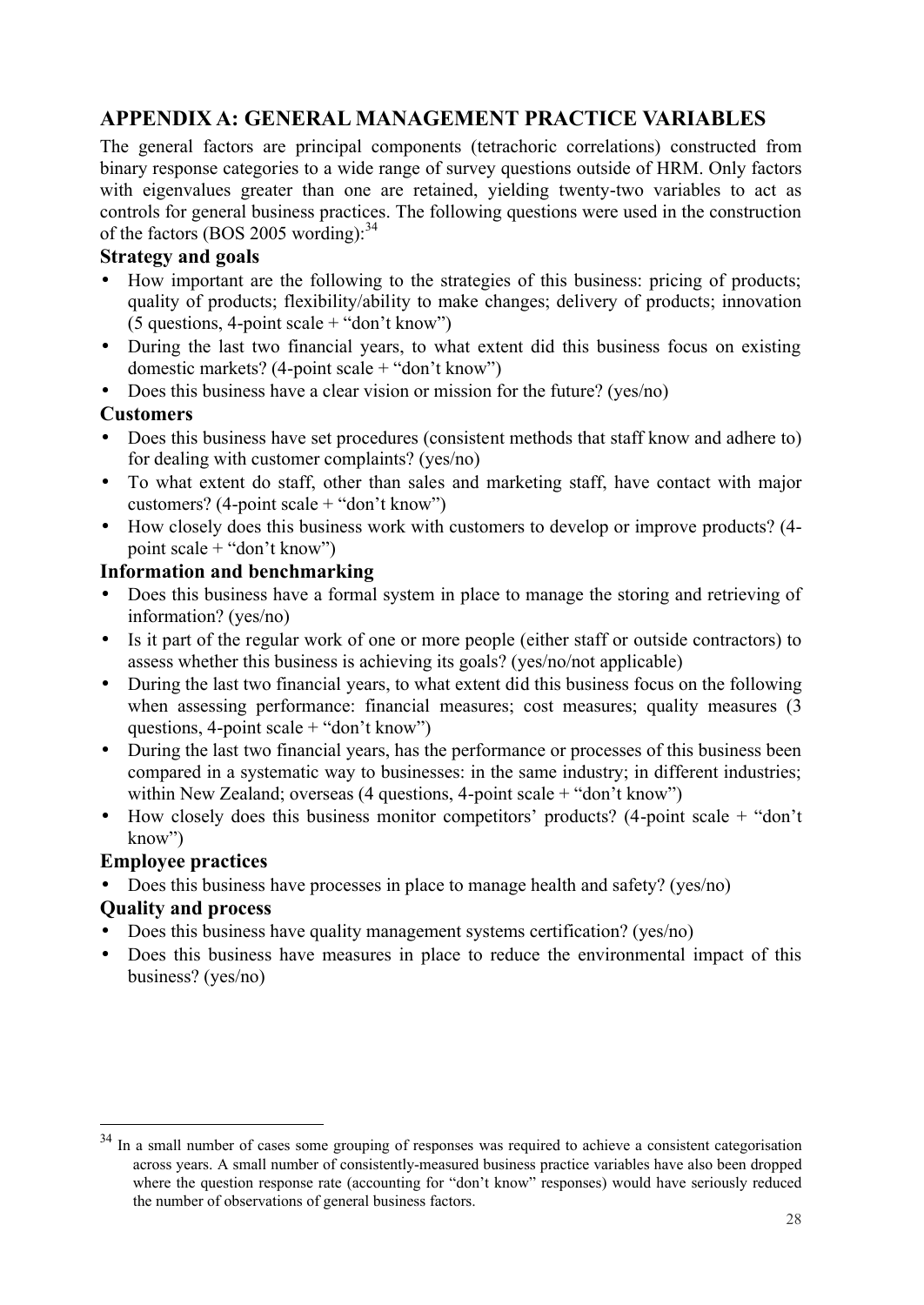#### **APPENDIX B: CONSTRUCTION OF PERFORMANCE METRICS**

#### **Productivity variables**

 $\overline{a}$ 

MFP is calculated by way of OLS regression assuming a Cobb-Douglas production function in labour and capital with industry-year-specific coefficients (almost exclusively at the twodigit ANZSIC level), and the potential for non-constant returns to scale.

 $ln(Y_{it}) = ln(\mathbf{a}L_{it}) + ln(\mathbf{b}K_{it}) + \mathbf{A} + \varepsilon_{it}$  t=2000/01,2005/06 (A1)

MFP is the residual of this estimation, that is, MFP= $\varepsilon_{it}$ . To estimate this production function we must construct measures of value-added (Y), labour (L) and capital services (K). Each of these data is discussed in turn.

Value-added is defined as gross output less intermediate consumption. Our first choice is to source value-added from the Annual Enterprise Survey. This data relies on industry-specific survey questions to construct value-added of a sufficient quality to be acceptable for National Accounts purposes. In our dataset, observations sourced from postal AES returns account for 5% of observations, but 49% of total employment reflecting a sampling strategy consistent with estimating GDP accurately. In the absence of AES observations, we make use of administrative tax data to construct:

$$
Y = sales - (purchases - Astocks)
$$
 (A2)

where sales and purchases are sourced from the BAI and changes in stocks are sourced from IR10s. 35

The labour input measure is sourced from LEED and is the sum of two components: employees and working proprietors. The first of these is the annual average number of employees drawing a PAYE wage as at the  $15<sup>th</sup>$  of each month (ie, a rolling mean employment or RME). Working proprietor counts come from various tax sources, which are generally collected annually in line with the firm's financial year. The lack of a more refined estimate of working proprietor labour input is particularly problematic to the estimation of labour input for firms that are starting up or ceasing. We assume that working proprietors work half of the year in such cases, however, to be cautious, we exclude observations of entering and exiting firms from our estimation of MFP coefficients. $36,37$ 

In common with many other datasets, construction of a useable capital services measure is the most taxing research task. Capital services data come from the same source as value-added – that is, either AES or IR10 – and is calculated as the sum of rental and leasing costs, together with depreciation and a cost-of-capital charge for owned assets. The first of these is observed directly in IR10s, but not collected separately in AES. To cope with this, rental cost as a proportion of other expenses are estimated from IR10s as an industry-year-specific function of depreciation costs and fixed asset holdings. Estimated rental cost shares are then applied to

<sup>&</sup>lt;sup>35</sup> While IR10 data contains information on sales and purchases, a mixed tax source approach is preferred because of analysis suggesting that IR10 purchases are systematically under-reported (Cox 2006).

<sup>&</sup>lt;sup>36</sup> A robustness check suggests that including these firms doesn't affect estimated coefficients.

 $37$  Almost by construction, very few firms in our panel are likely to be affected by this issue because: (a) the working proprietor component of the total labour is likely to be small; and (b) very few panel firms either enter in 2000 or exit in 2006.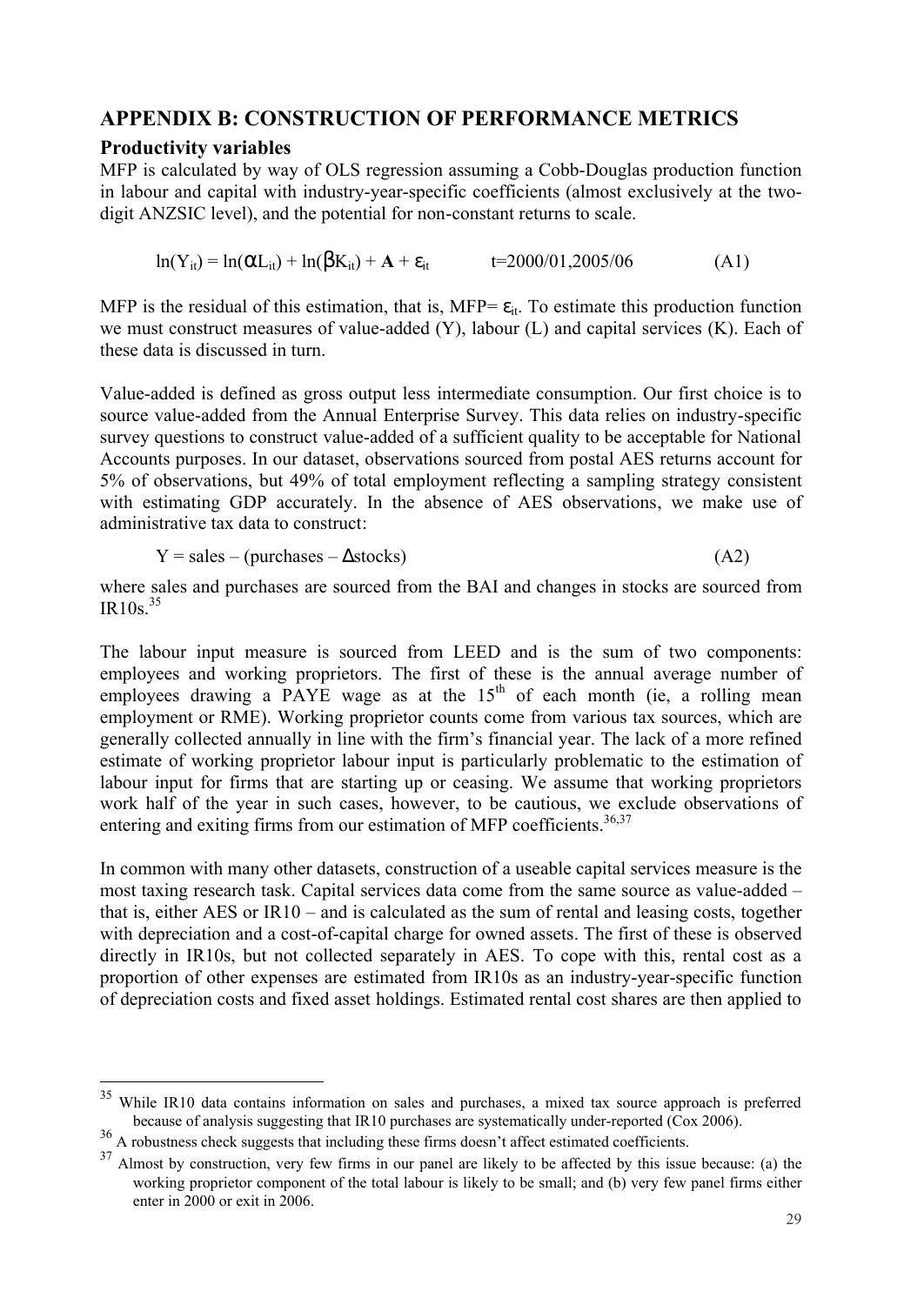AES other expenses, except in cases where a firm has both an AES form and an IR10, in which case the firms actual rental cost share from their IR10 is applied to the AES data.<sup>38</sup>

Depreciation costs are collected directly in both AES and IR10s, which just leaves the estimation of the cost-of-capital component. We use a constant year-specific interest rate for all firms, being a "risk-adjusted" four percentage points over the annual average 90 day borrowing rate.<sup>39</sup> This interest rate is applied to the productive capital held over the period, calculated by averaging opening and closing book values of total fixed assets. Because IR10s only collect closing book values, lagged IR10 data are used as the source of opening book values. For AES, both opening and lagged closing book values may be available from the same survey form. To be consistent across data sources, preference is given to using lagged AES closing values where they exist. For both AES and IR10-based estimates, entering firms are assumed to have zero opening assets.

Regression coefficients from this calculation are shown in table A1. In aggregate, the relative contribution of labour and capital are quite consistent with macroeconomic benchmarks (a third being a ballpark figure). Some returns to scale might be described as more than "mildly" increasing but, all-in-all, these estimates look quite plausible for New Zealand. Labour productivity is calculated by the difference between log value-added and log total employment controlling for value-added data source.<sup>40</sup>

#### **Worker variables**

 $\overline{a}$ 

All worker variables – average wage, employee turnover and average worker fixed effect – are derived from LEED. While the log average wage is self-explanatory, the other two variables need some definition. Annual employee turnover is derived from summed quarterly estimates of worker accessions  $(L<sup>A</sup><sub>it</sub>)$  and separations  $(L<sup>S</sup><sub>it</sub>)$  using the following formula:

$$
[(L^A{}_{it} + L^S{}_{it}) - (L_{it} - L_{it-1})]/[L_{it} + L_{it-1}] \qquad \qquad t=2001, 2006 \qquad (A3)
$$

That is, the measure captures the number of employees that change over and above the number required to account for the net change in employment over the year, divided by average employment across the two years. Because the source data has exceptional coverage, we treat missing employment observations as zero, provided the firm is observed to be economically active.

The average worker fixed effect is sourced from Maré and Hyslop (2008) which uses a variant of the Abowd *et al.* (2002) methodology to estimate the unobservable component of worker earnings after controlling for age and gender. We average these worker fixed effects across all workers in the firm and interpret the results as a proxy measure for human capital

<sup>&</sup>lt;sup>38</sup> Because both AES and IR10-based value-added estimates treat these rental costs as purchases, the estimated rental cost is then added back into value-added.

<sup>39</sup> For New Zealand, this cost-of-capital varies between 9.34% and 11.28% (including the risk adjustment factor). Tests with higher and lower risk adjustment factors indicated that the regression coefficients were robust to plausible variations in this assumption.

<sup>&</sup>lt;sup>40</sup> For both MFP and labour productivity a dummy is included to control for differences between data-sources. This dummy is positive and significant for almost all industries, indicating that AES tends to be associated with higher value-added firms. Comparison for firms that have both data sources suggests that some of this levels difference is measurement related. Initial panel estimation in the main paper also included a dummy controlling for changes in productivity industry. Very few firms change two-digit industry and inclusion of that dummy had no effect on the main estimated coefficients and so it was dropped.